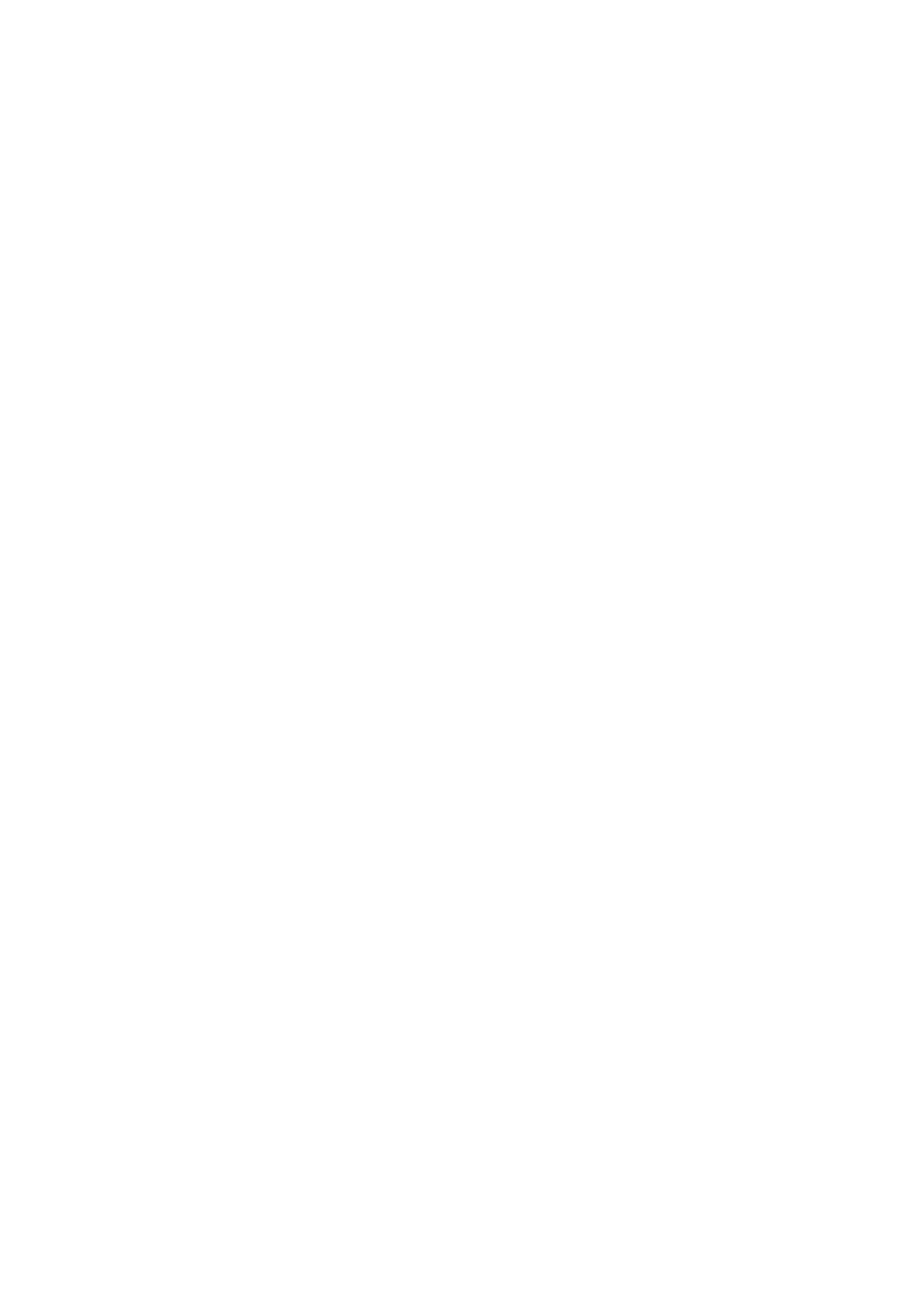

# **Risk Management Plan**

**November 2016**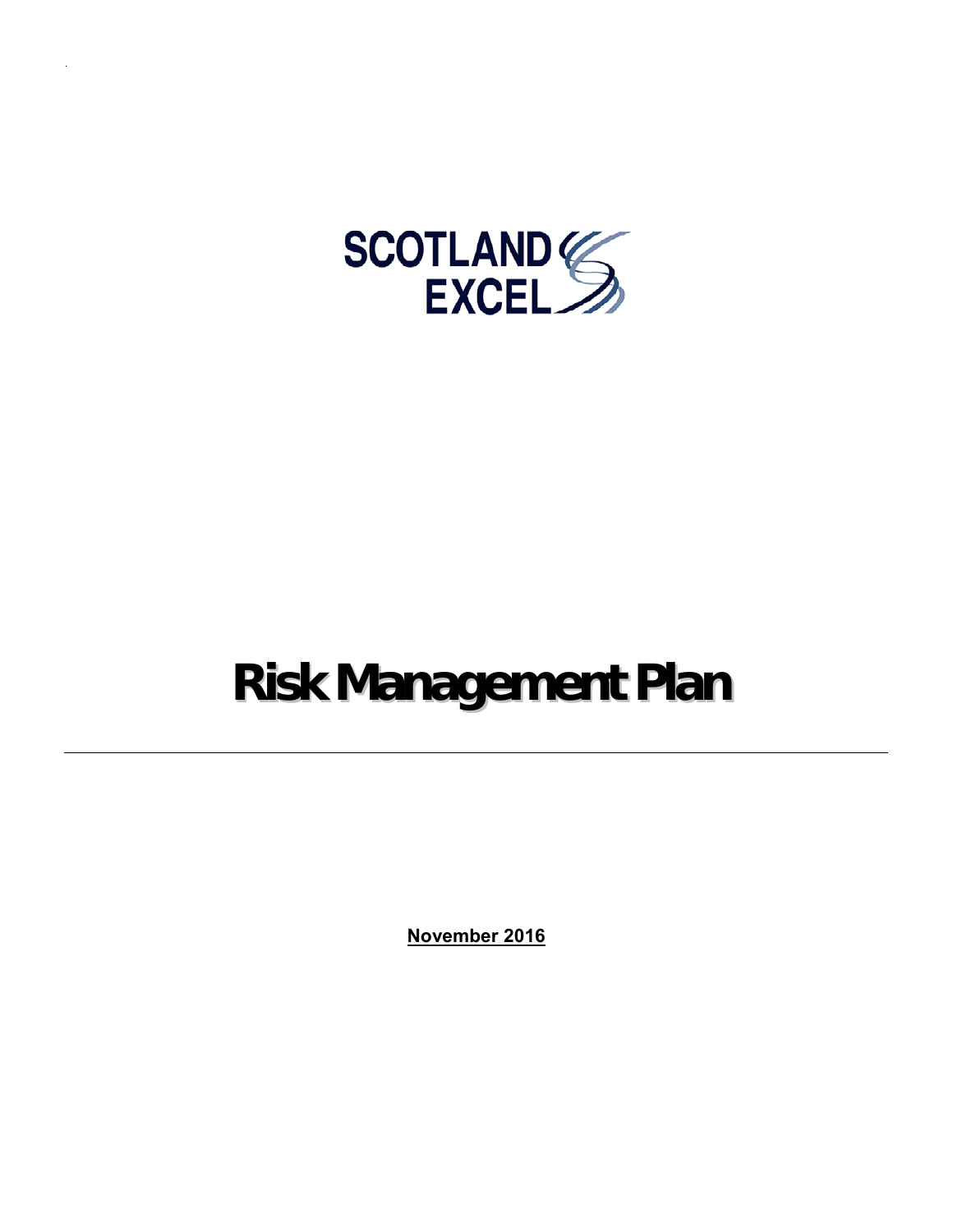# **CONTENT**

|--|--|--|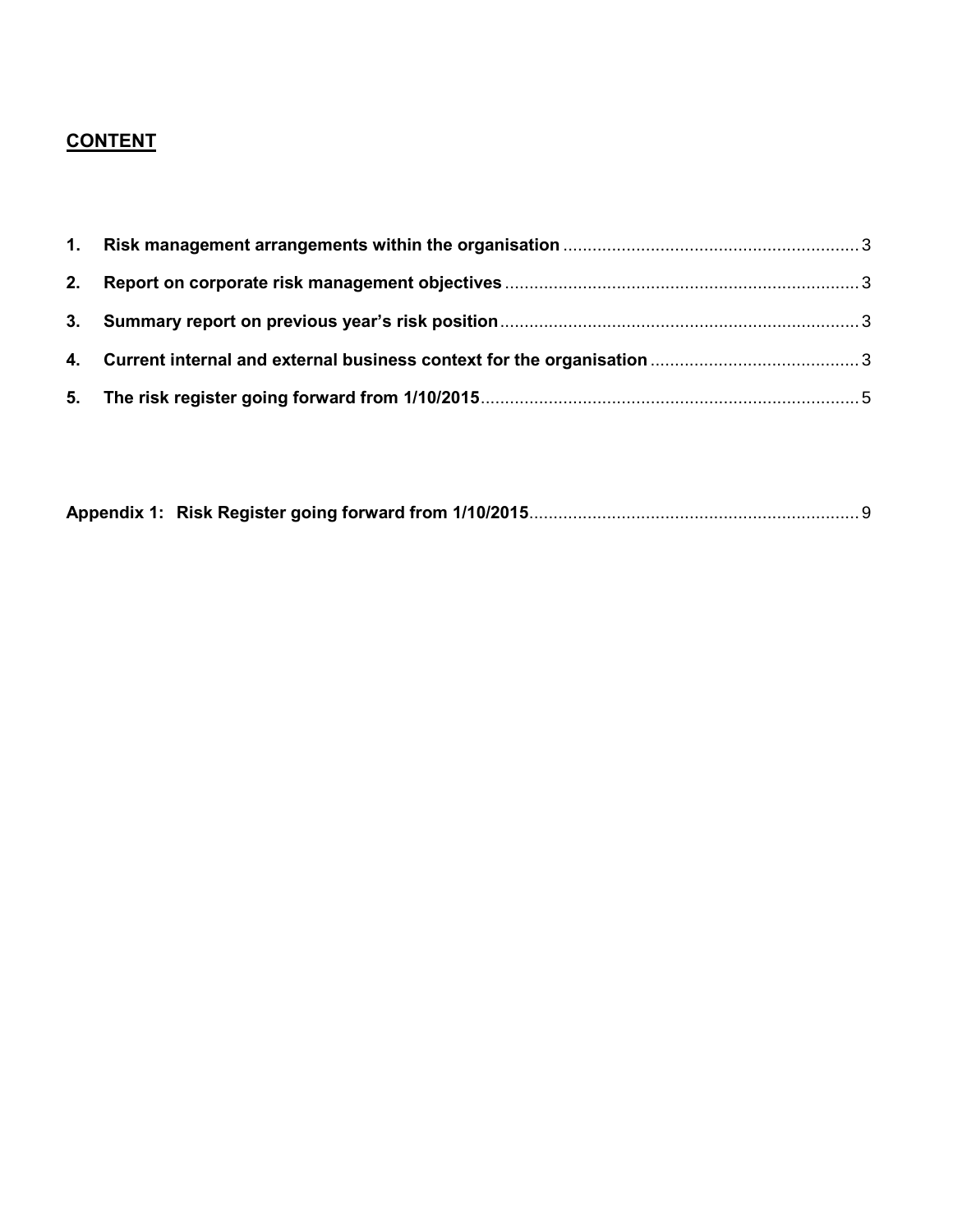#### <span id="page-4-0"></span>**1. Risk management arrangements within Scotland Excel**

- 1.1 During 2014-15, the organisation has implemented a range of standard procedures in keeping with the organisation's risk management strategy. This includes adoption of the risk management process and the standardised risk matrix for analysis and evaluation of risk.
- 1.2 The review of the Risk Register will be carried out by the Senior Management Team and the top 5 risks will be reported quarterly to the appropriate governance committee of Scotland Excel.
- 1.3 The Senior Management Team will review the register on a monthly basis. However managers will bring to the attention of the group a new risk or significant change in an existing risk this will be circulated within the Senior Management Team with immediate effect.

#### <span id="page-4-1"></span>**2. Report on corporate risk management objectives**

- 2.1. To ensure that risks are identified and effectively managed Scotland Excel will put in place a range of measures and processes. These will include:
	- (1) The Senior Management team owns and regularly reviews the risk register reporting on it to the governance committee of elected members.
	- (2) By carrying out regular review of the register and the process of review ensure that the risk management policy and strategy remain fit for purpose, providing a consistent approach to risk management and increasing its effectiveness.
	- (3) Ensuring that staff are equipped and supported to identify and manage risk in their area.
	- (4) The organisation will ensure that is has effective arrangements in place for managing risks in partnerships.
	- (5) Ensuring that the management of risk contributes to achieving positive outcomes for the organisation including encouraging innovation and identifying new opportunities.

#### <span id="page-4-2"></span>**3. Summary report on previous year's risk position**

3.1. As part of the review of service this is a new risk register that reflects the current and future risks identified for the organisation.

#### <span id="page-4-3"></span>**4. Current internal and external business context for the organisation**

- 4.1. The Scotland Excel Senior Management Team (SMT) have participated in dedicated sessions, facilitated by Renfrewshire Council's Risk Manager to explore the organisation's current risk landscape and agree the key risks that should feature in the organisation's revised strategic risk register.
- 4.2. As a basis for refreshing the strategic risk register, the SMT considered the organisation's key business priorities and perceived significant challenges to achieving these:
	- Supporting the delivery of better and more effective public services
	- Being sustainable in everything we do.
	- Placing customers at the heart of our business.
	- Becoming the partner of choice for delivering shared services.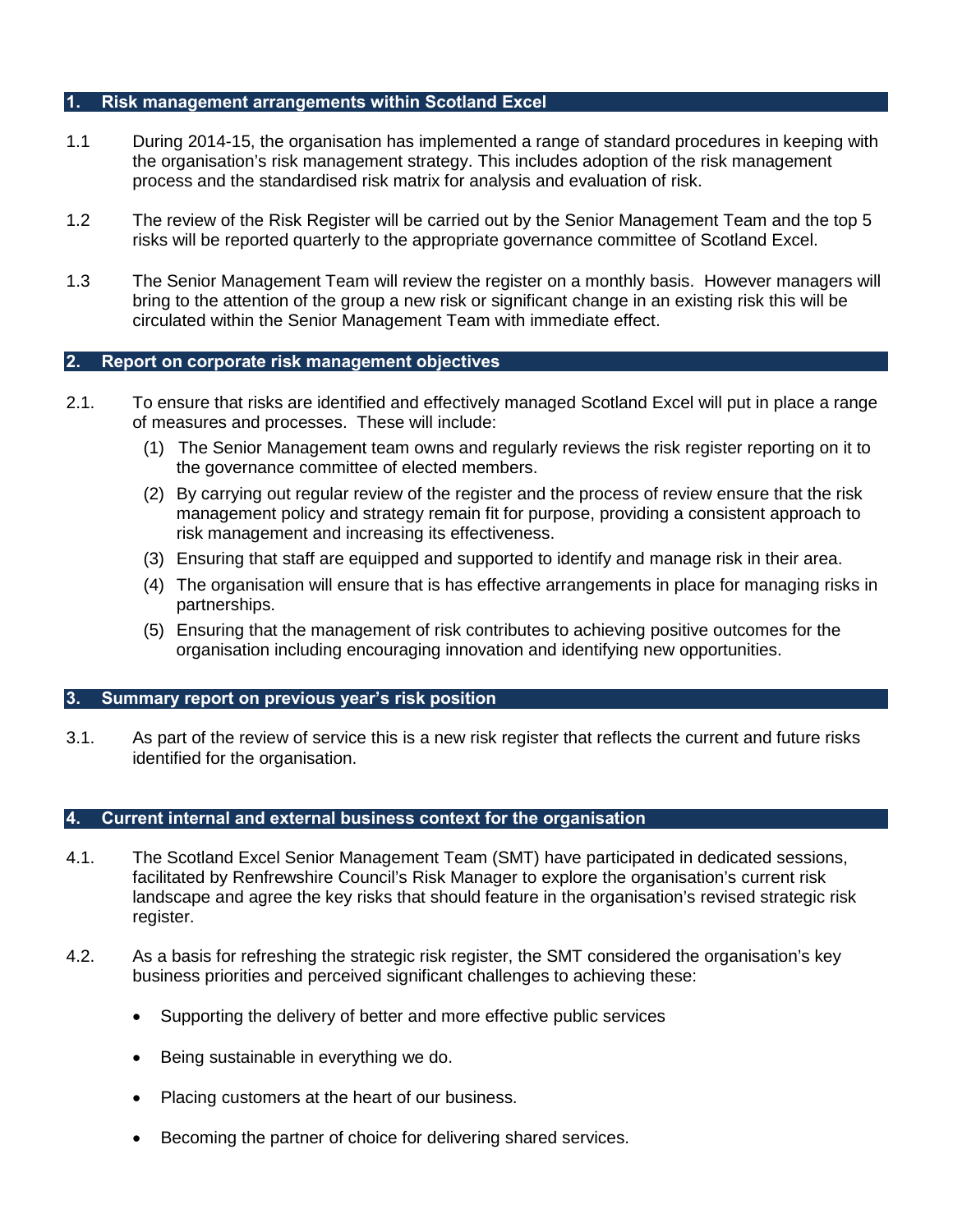- 4.3. Focus was then given to the organisation's current external business environment: immediate matters of importance as well as those that may be on the horizon. In particular, the SMT considered the following:
	- POLITICAL CONTEXT
		- oThe Christie Commission on the Future Delivery of Public Services
		- oChanges in the political landscape, such as the breakup of CoSLA and the formation of the new Local Government Partnership
		- o Health and social care integration joint bodies as new legal entities who may procure through other means and not access Scotland Excel contracts
	- ECONOMIC CONTEXT
		- oThe increasing focus on public sector procurement as a driver of economic benefits and the the relationship between procurement and the local economic agenda
		- oFinancial pressures and budget cuts in member councils
		- oFinancial (and other) factors impacting on resilience of suppliers potential for provider failure/ business continuity risk
	- SOCIAL CONTEXT
		- oThe increasing focus on public sector procurement as a driver of social benefits
	- TECHNICAL CONTEXT
		- oComplexities of certain new markets and matching in-house capacity/ capability
		- oThe third phase of the national Public Procurement Reform Programme potential to be out of step with what's seen as good practice – detached from key requirements
		- oLinked to the above, recommendations in the Review of Scottish Public Sector Procurement in Construction - the need to review, position the organisation to better serve customers (PCA good example)
		- oScotland's Digital Future/ delivery of Public Services strategy and the Local Government Information and Communication Technology (ICT) strategy – access in local communities. – Opportunity. – reputation that we say we can deliver ICT contract but can't deliver.
	- $\bullet$  LEGISLATIVE CONTEXT
		- oThe Procurement Reform (Scotland)Bill
		- oChanges to EU and UK procurement legislation
		- o Consultation on the Community Empowerment (Scotland) Bill Scotland Excel Contracts may not be fully utilised. Sales and marketing need to respond and there is opportunity for small projects team to be involved.
		- o Personalisation and self directed support legislation (individual choice) risk in terms of the contract and additionally governance, in terms of how Scotland Excel supports member councils
		- oPublic Bodies (Joint Working) (Scotland) Act 2014
	- ENVIRONMENTAL CONTEXT oThe increasing focus on public sector procurement as a driver of environmental benefits
- 4.4. Further to the above consideration of the current external business environment, the SMT also gave consideration to the current internal business environment: matters of importance identified in relation to internal priorities or challenges, or feedback/ performance:
	- Performance against Transforming Scotland Excel priorities
	- Data integrity systems and management information requirements to support future activities, future decisions and the transformation programme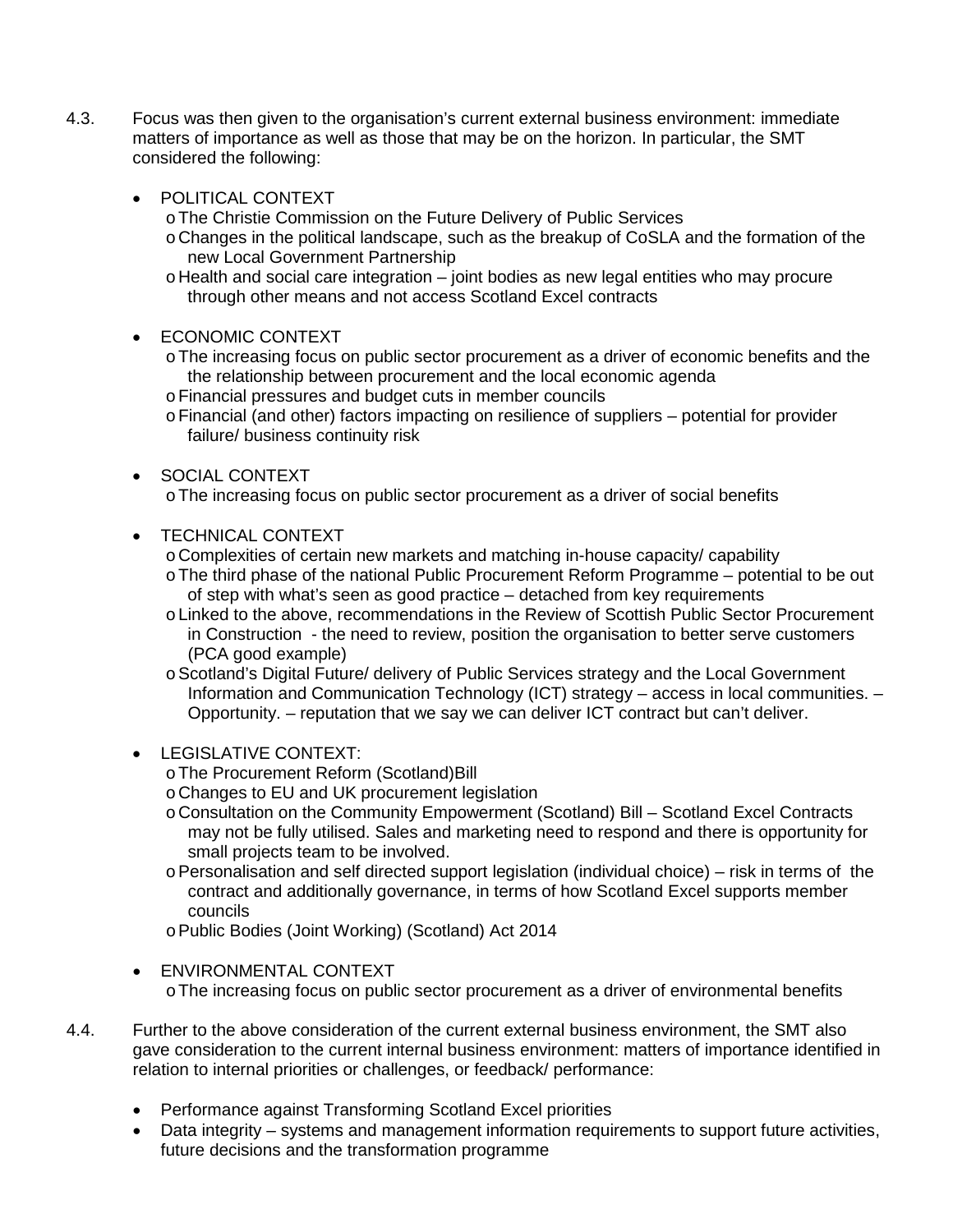- Financial integrity and stability funding/ rebates
- Exploring new markets/ developing new contracts with related reputational impact in how these are handled by the organisation
- Feedback from the Scotland Excel customer surveys managing customer expectations/ demonstrating value and outcomes achieved – to be the provider of choice
- Outputs from the Audit Scotland review of procurement in Local Government– poor forecasting in terms of timelines
- Opportunities for growing the current shared services model to include the delivery of additional contract areas and value add services
- Workforce planning needs turnover and the availability of skilled and experienced resources
- Trends in relation to complaints, incidents/ near misses, claims and insurance information
- Internal business continuity arrangements in respect of loss of staff, power/ systems, facilities
- 4.5. On the basis of the extensive consideration of the above business context, the organisation has identified and agreed the key strategic risks to be recorded within its risk register going forward from 01/09/2015.

#### <span id="page-6-0"></span>**5. The risk register from October 2015**

- 5.1. The risk register is shown in detail in Appendix 1. The risks are categorised under the themes noted below (referred to in more detail earlier in paragraph 4.2), reflecting the strategic aims of the organisation and one additional category to enable capture of significant risks that are inherent in business as usual for the organisation:
	- Supporting the delivery of better and more effective public services
	- Being sustainable in everything we do.
	- Placing customers at the heart of our business.
	- Becoming the partner of choice for delivering shared services.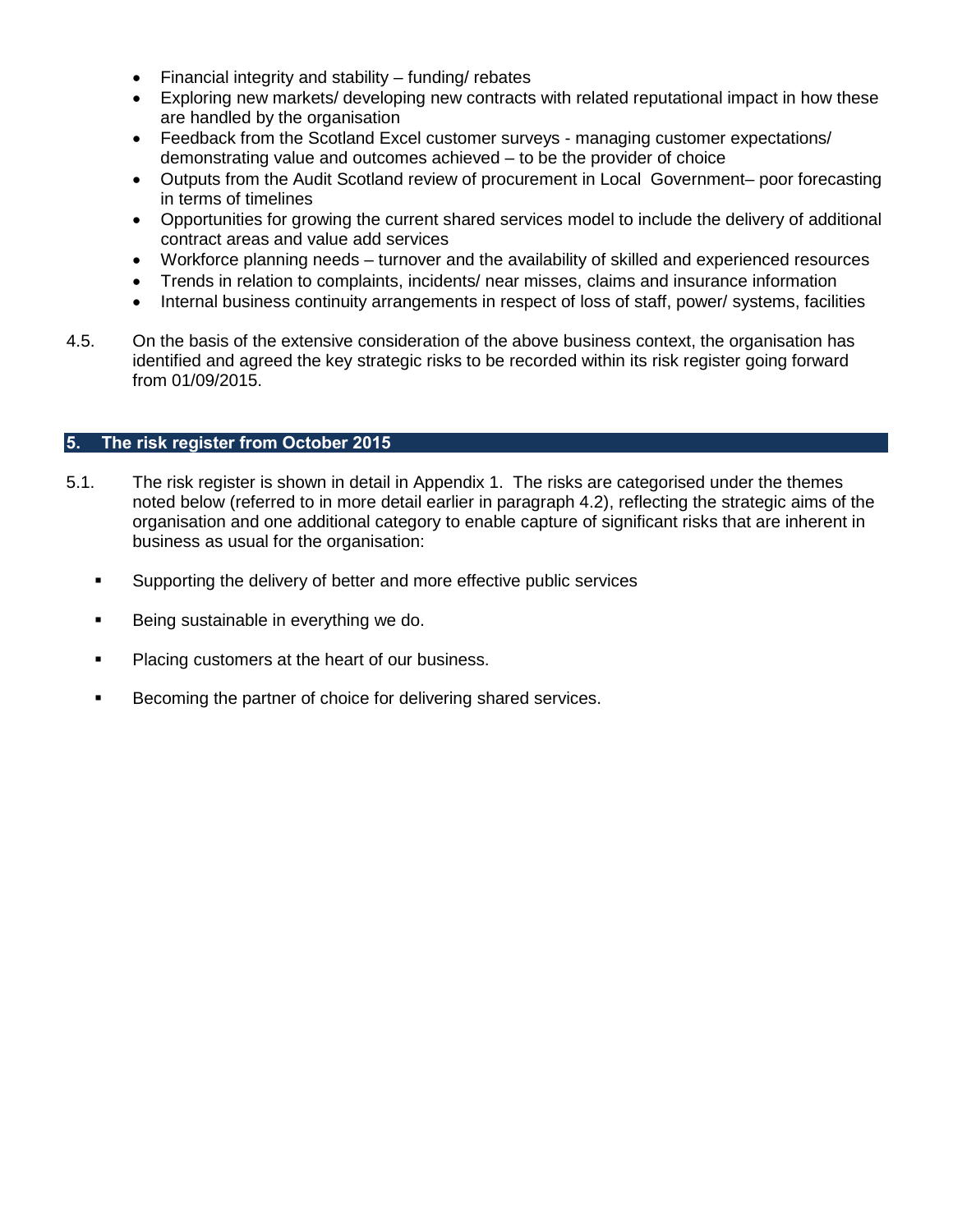# **Original Risk Position**



**IMPACT** IMPACT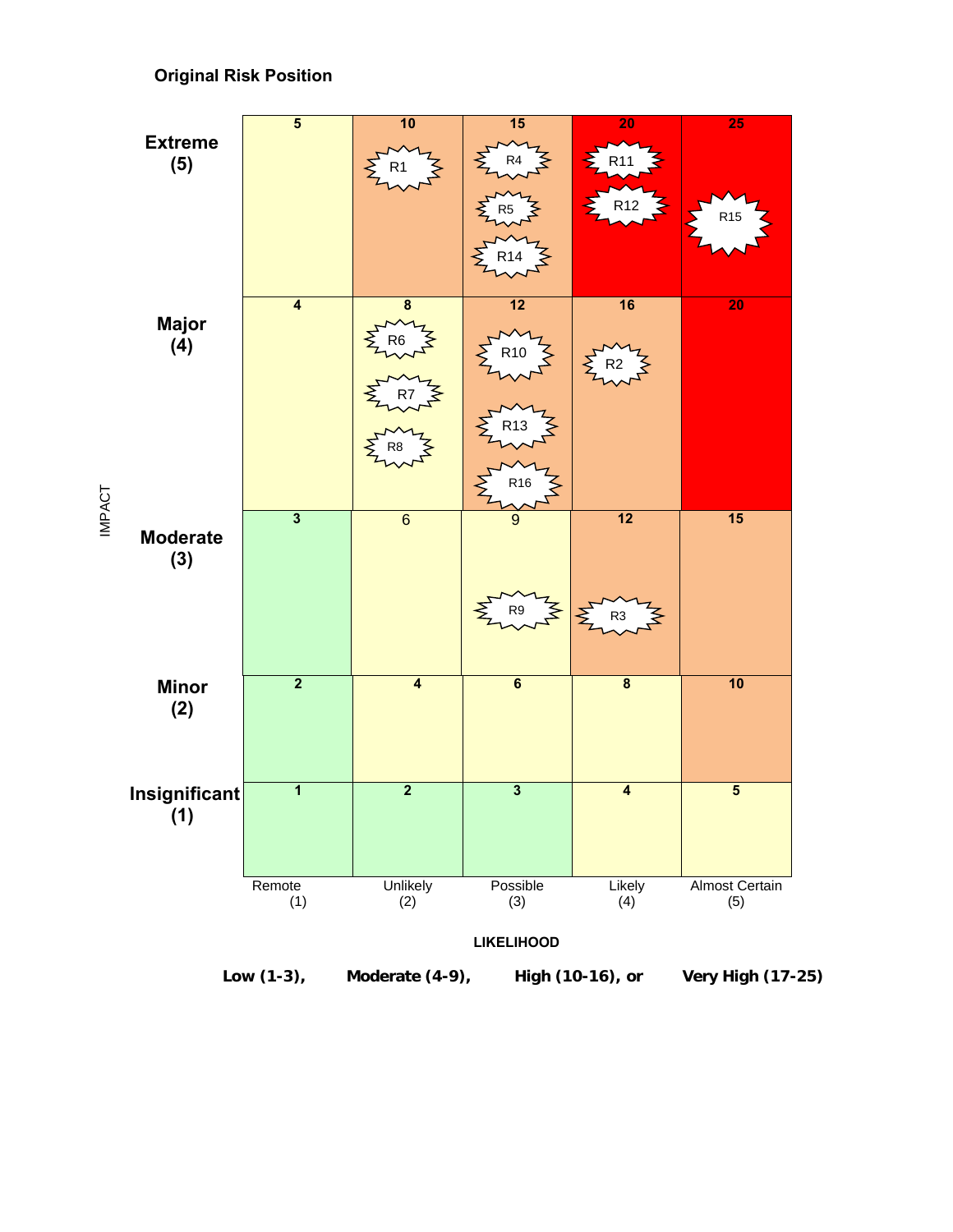

# **Residual Risk after Mitigation**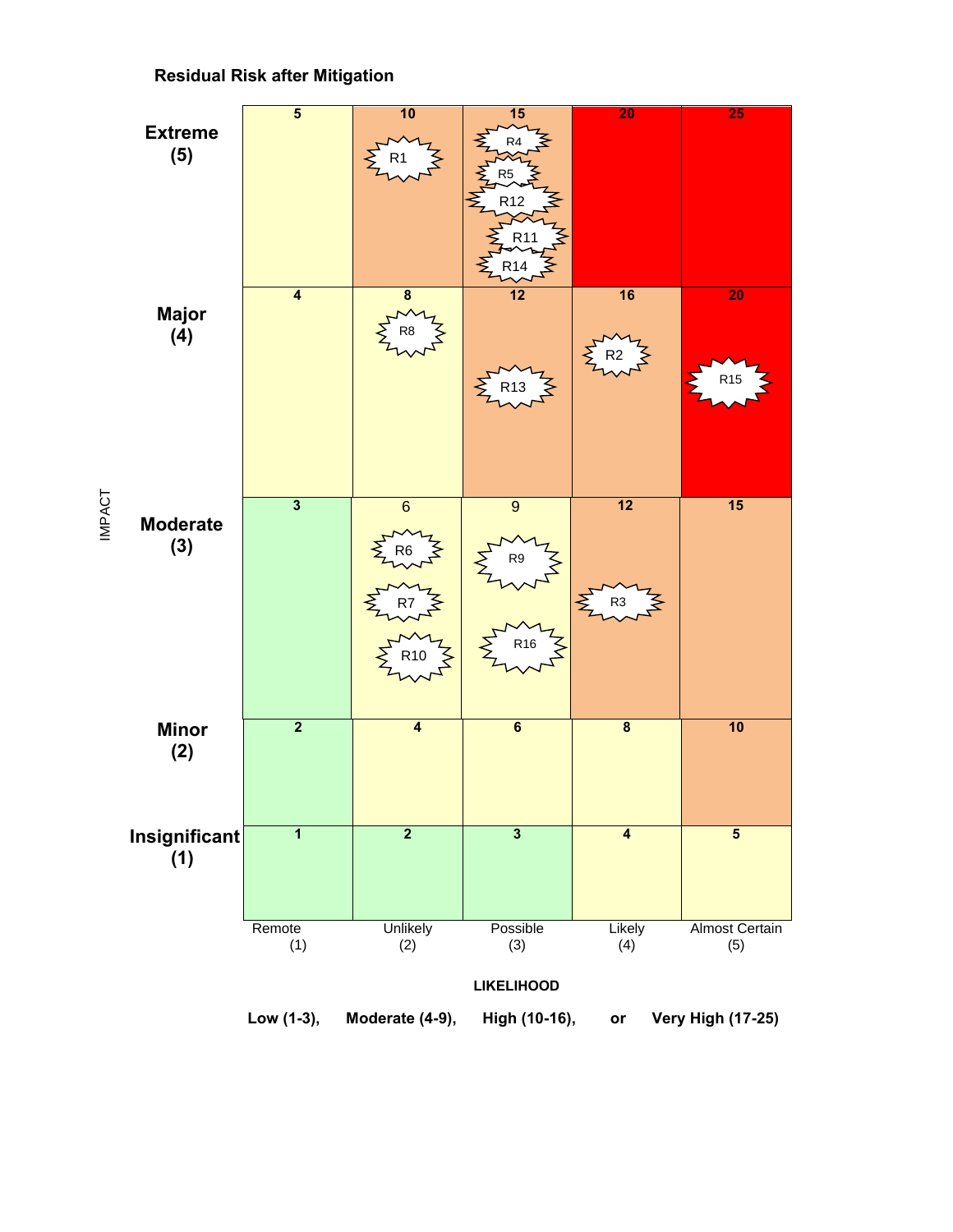- 5.2. The organisation's top five risks (in terms of potential significance) are:
	- (1) Recruitment and Retention of Staff
	- (2) Political change impacts upon the governance of the organisation
	- (3) Failure to exploit new markets / opportunities leads to a failure to provide savings.
	- (4) Business Continuity if a failure occurs, impacts upon stakeholders.
	- (5) The financial stability of the organisation going forward based on annual requisitions
- 5.3. The planned risk treatment activity going into this year, which is required to further control of reduce the risks is included within the register in Appendix 1.
- 5.4. Strategic risks will be reported on a 6 monthly basis to the Executive Sub Committee.
- 5.5. As a minimum, the Senior Management Team will review the entire strategic risk register on a quarterly basis.
- 5.6. Individual SMT members will as a matter of course throughout the year, bring to the SMT for collective consideration any local (contract specific or operational) risks that may require escalation to the strategic risk register.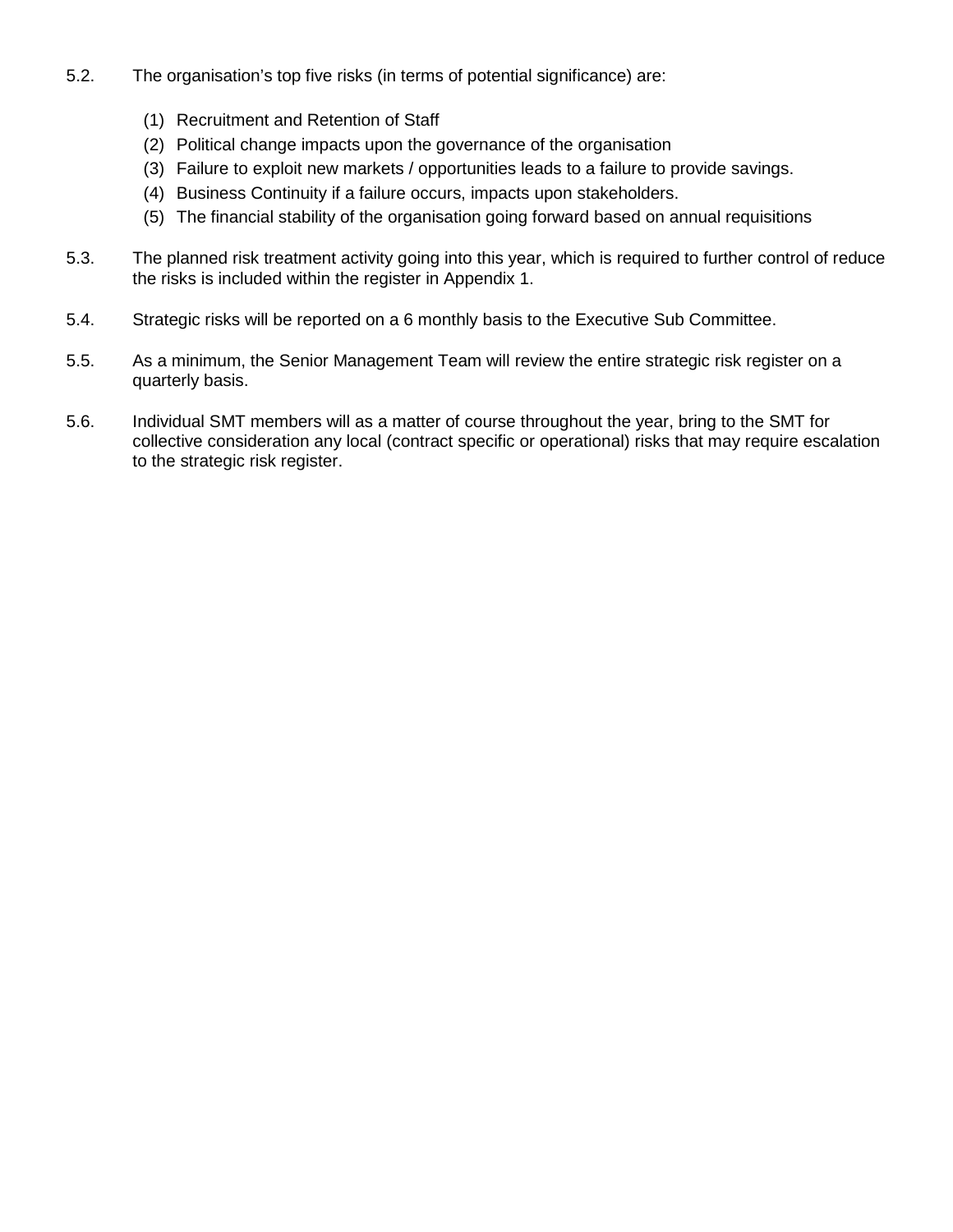**Appendix 1: Appendix 1:** 

# <span id="page-10-0"></span>Risk Register from 01/09/2015 **Risk Register from 01/09/2015**

| <b>Movement</b>                      |                                                                                                                                                                                                                                                                                                                                                                                                                                                                                                                                                                                                                                                                                                                                                                                                                                |                                  |                                                                                    |
|--------------------------------------|--------------------------------------------------------------------------------------------------------------------------------------------------------------------------------------------------------------------------------------------------------------------------------------------------------------------------------------------------------------------------------------------------------------------------------------------------------------------------------------------------------------------------------------------------------------------------------------------------------------------------------------------------------------------------------------------------------------------------------------------------------------------------------------------------------------------------------|----------------------------------|------------------------------------------------------------------------------------|
| Residual<br><b>Risk</b>              | $\frac{1}{2}$                                                                                                                                                                                                                                                                                                                                                                                                                                                                                                                                                                                                                                                                                                                                                                                                                  |                                  |                                                                                    |
| Evaluation                           | $\frac{5}{1}$                                                                                                                                                                                                                                                                                                                                                                                                                                                                                                                                                                                                                                                                                                                                                                                                                  | Status                           |                                                                                    |
| Impact                               | Ю                                                                                                                                                                                                                                                                                                                                                                                                                                                                                                                                                                                                                                                                                                                                                                                                                              | Date                             |                                                                                    |
| Likelihood                           | Σ                                                                                                                                                                                                                                                                                                                                                                                                                                                                                                                                                                                                                                                                                                                                                                                                                              | Assigned   Due<br>$\overline{c}$ |                                                                                    |
| <b>Current Risk Control Measures</b> | requirements are met and relationships are managed<br>support effective engagement between the Executive<br>Councils to ensure awareness of Scotland Excel and<br>awareness and understanding of Scotland Excel and<br>programme of meetings with Directors of Finance in<br>Scotland Excel has developed a model to plan and<br>Head of Service role created with responsibility for<br>communicated to executives in member councils.<br>understanding of our unique selling propositions<br>The Director has undertaken and will continue a<br>Engagement with CIPFA to ensure that there is<br>engaging with stakeholders to ensure that<br>the benefits of fully engaging are clearly<br>Competitor analysis is providing a clear<br>the financial benefits to councils.<br>Team and senior stakeholders.<br>effectively. | <b>Latest Notes</b>              | measures of the organisation have<br>reduced the likelihood of this risk. (3 to 2) |
| Owned<br>$\geq$                      | $\geq$                                                                                                                                                                                                                                                                                                                                                                                                                                                                                                                                                                                                                                                                                                                                                                                                                         |                                  | The control                                                                        |
| <b>Risk Statement</b>                | Councils. The risk is<br>that Councils decide<br>Scotland Excel must<br>be alert to this and<br>Scotland Excel is<br>the impact of any<br>Scotland Excel.<br>membership of<br>council leaving<br>Membership of<br>membership.<br>not to renew<br>optional for                                                                                                                                                                                                                                                                                                                                                                                                                                                                                                                                                                  | <b>Linked Actions</b>            |                                                                                    |
| <b>Context</b>                       | (1) There is less opportunity to<br>COSLA councils can serve<br>participating in the NCHC.<br>show significant savings<br>from second and third<br>(2) As demonstrated with<br>(3) An example of this is<br>generation contracts<br>notice and leave the<br>some councils not<br>organisation<br>REF: Risk 1<br>Context:<br>Title                                                                                                                                                                                                                                                                                                                                                                                                                                                                                              | <b>Action Ref</b>                |                                                                                    |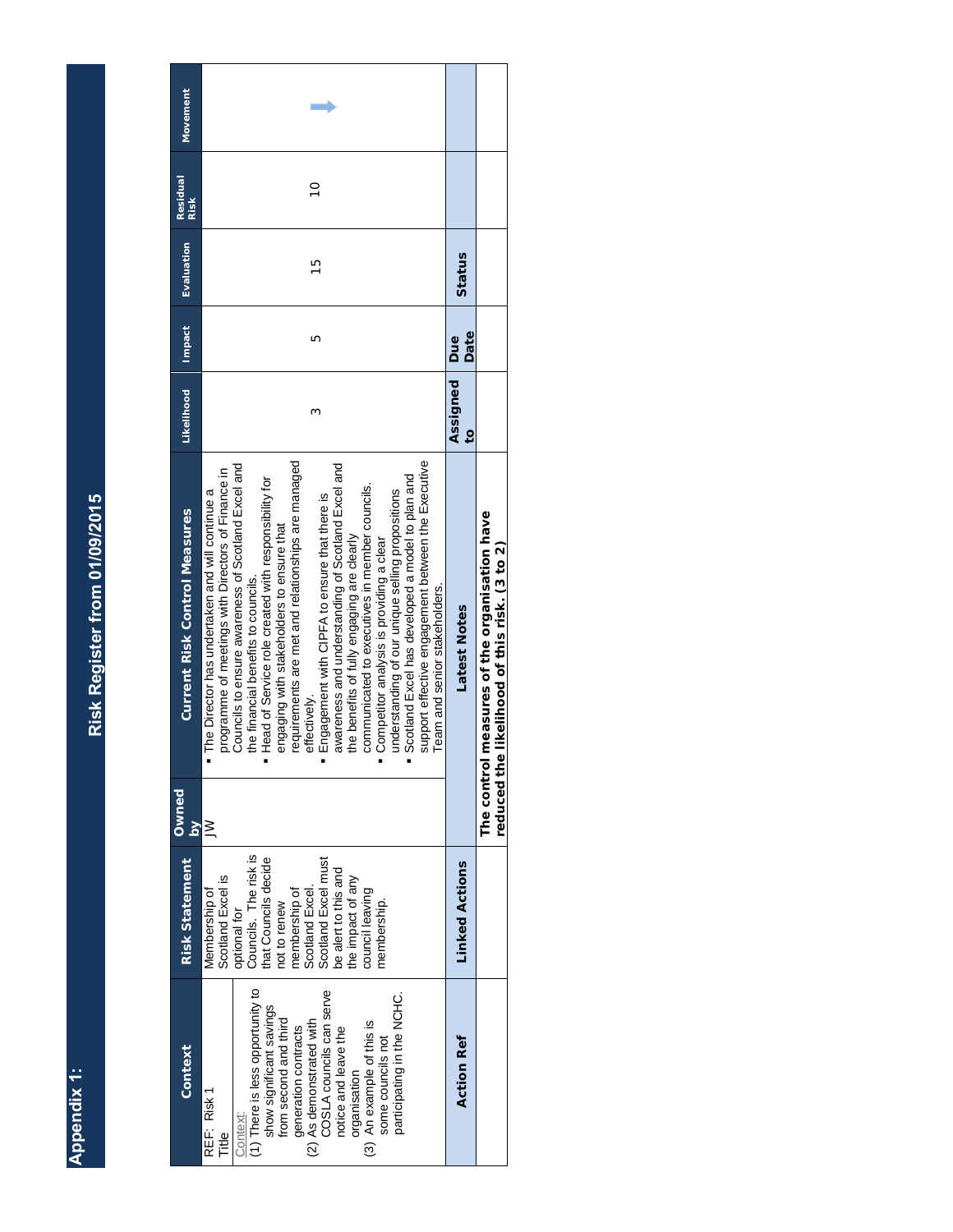| Context                                                                                                                                                                                                                                                                                                                                                                                                        | <b>Risk Statement</b>                                                                                                                                            | Owned           | <b>Current Risk Control Measures</b>                                                                                                                                                                                                                                                                                                                                                                                                                                                                                                                                                                                                                                                                                                                                                                                                                                                                                                                                                                                                                                                                                                                                                                                                                                                   | Likelihood                 |             | Impact Evaluation | <b>Residual</b><br>Risk | <b>Movement</b> |
|----------------------------------------------------------------------------------------------------------------------------------------------------------------------------------------------------------------------------------------------------------------------------------------------------------------------------------------------------------------------------------------------------------------|------------------------------------------------------------------------------------------------------------------------------------------------------------------|-----------------|----------------------------------------------------------------------------------------------------------------------------------------------------------------------------------------------------------------------------------------------------------------------------------------------------------------------------------------------------------------------------------------------------------------------------------------------------------------------------------------------------------------------------------------------------------------------------------------------------------------------------------------------------------------------------------------------------------------------------------------------------------------------------------------------------------------------------------------------------------------------------------------------------------------------------------------------------------------------------------------------------------------------------------------------------------------------------------------------------------------------------------------------------------------------------------------------------------------------------------------------------------------------------------------|----------------------------|-------------|-------------------|-------------------------|-----------------|
| (1) Failure to horizon scan to<br>Transatlantic Partnership<br>(3) Failure to explore viability<br>capability and capacity to<br>respond to new markets<br>(4) Need to match in-house<br>priorities identified by<br>identify new markets/<br>(2) Failure to deliver on<br>member councils at<br>Impact of TTIP-<br>commercial UIGs<br>commodity shifts<br>of new markets<br>REF: Risk 2<br>Context:<br>Title: | Scotland Excel fails to<br>exploit potential new<br>expand the contract<br>portfolio securing<br>opportunities to<br>stakeholders.<br>markets and<br>savings for | 오<br>$\geq$     | over the long term and investigate how we can fund<br>risk on capability, (i.e. opportunity to identify issues<br>requests that have come for specific work we have<br>Commercial UIG/Steering Group provides platform<br>Contract governance arrangements mitigate some<br>plan to enable opportunity to consolidate contracts<br>example being the National Care Home Contract.<br>Development of category strategies with 2-3 year<br>opportunities, (e.g. discussion and agreement on<br>organisation longer to plan for capability/capacity<br>Partnering with Crown Commercial Services has<br>requested separate and additional funding. The<br>Workforce planning - anticipate requirements in<br>Secondments from expert partners, as per Zero<br>recruitment of new staff or up skill existing staff<br>development opportunities earlier and give the<br>Waste Scotland for the development of waste<br>also added capacity and has been successful.<br>Currently the contract pipeline is full and for<br>Horizon scanning to help to identify market<br>requirements and our capacity/capability)<br>for prioritising new market development<br>how we strike a balance between their<br>before a tender goes to market)<br>and create additional capacity.<br>contracts. | 4                          | Ю           | 20                | $\frac{6}{5}$           |                 |
| <b>Action Ref</b>                                                                                                                                                                                                                                                                                                                                                                                              | <b>Linked Actions</b>                                                                                                                                            | Latest<br>Notes |                                                                                                                                                                                                                                                                                                                                                                                                                                                                                                                                                                                                                                                                                                                                                                                                                                                                                                                                                                                                                                                                                                                                                                                                                                                                                        | Assigned<br>$\overline{c}$ | Date<br>Due | Status            |                         |                 |
|                                                                                                                                                                                                                                                                                                                                                                                                                |                                                                                                                                                                  | reduced         | The control measures of the organisation have<br>the impact of this risk. (5 to 4)                                                                                                                                                                                                                                                                                                                                                                                                                                                                                                                                                                                                                                                                                                                                                                                                                                                                                                                                                                                                                                                                                                                                                                                                     |                            |             |                   |                         |                 |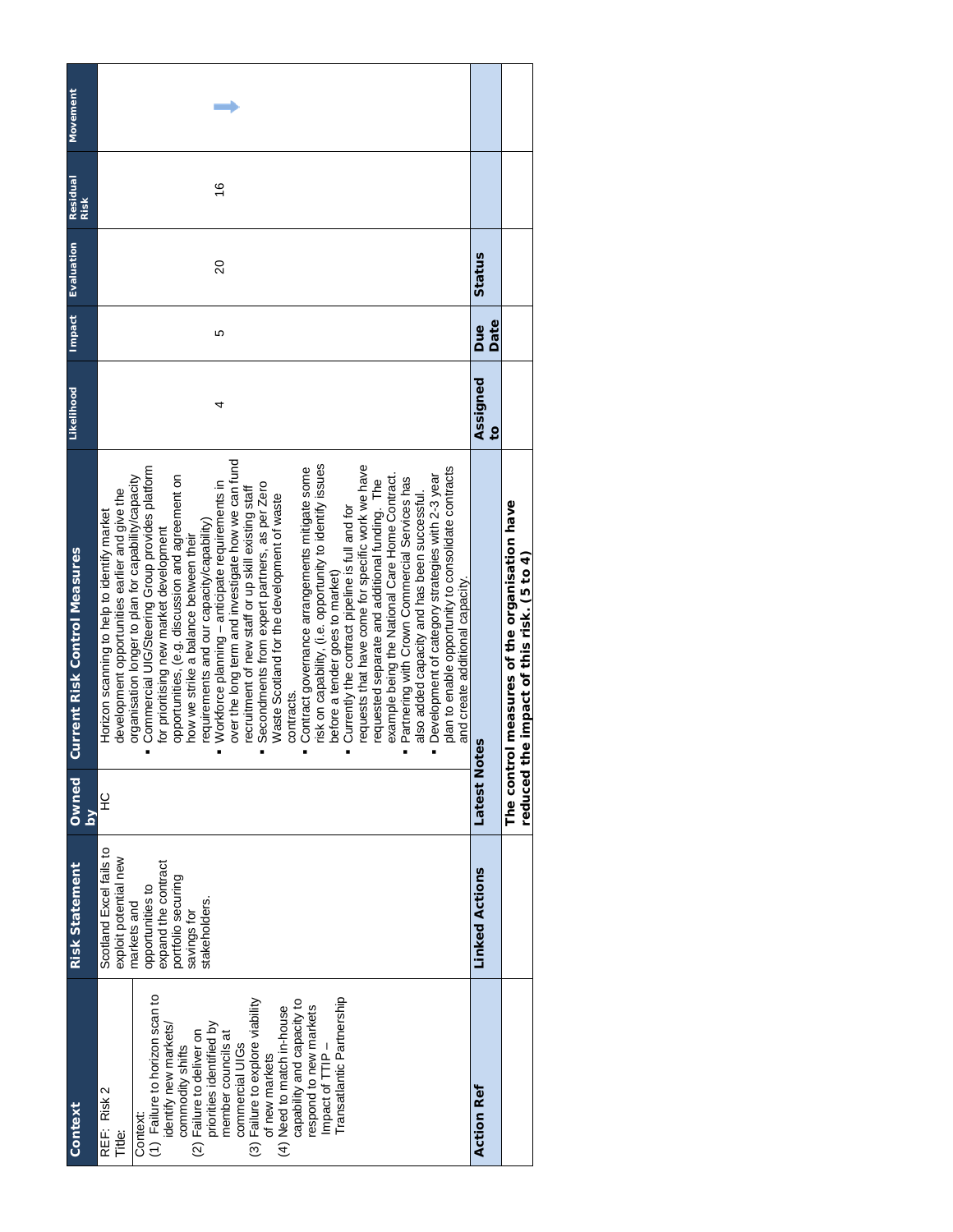| <b>Movement</b>                                      |                                                                                                                                                                                                                                                                                                                                                                                                                                                                                                                                                                                                                                                                                                                                                                                                                                     |                            |                                                                                               |
|------------------------------------------------------|-------------------------------------------------------------------------------------------------------------------------------------------------------------------------------------------------------------------------------------------------------------------------------------------------------------------------------------------------------------------------------------------------------------------------------------------------------------------------------------------------------------------------------------------------------------------------------------------------------------------------------------------------------------------------------------------------------------------------------------------------------------------------------------------------------------------------------------|----------------------------|-----------------------------------------------------------------------------------------------|
| Residual<br><b>Risk</b>                              | 57                                                                                                                                                                                                                                                                                                                                                                                                                                                                                                                                                                                                                                                                                                                                                                                                                                  |                            |                                                                                               |
| Evaluation                                           | $\frac{6}{1}$                                                                                                                                                                                                                                                                                                                                                                                                                                                                                                                                                                                                                                                                                                                                                                                                                       | Status                     |                                                                                               |
| Impact                                               |                                                                                                                                                                                                                                                                                                                                                                                                                                                                                                                                                                                                                                                                                                                                                                                                                                     | Date<br><b>Bue</b>         |                                                                                               |
| Likelihood                                           | 4                                                                                                                                                                                                                                                                                                                                                                                                                                                                                                                                                                                                                                                                                                                                                                                                                                   | Assigned<br>$\overline{5}$ |                                                                                               |
| <b>Current Risk Control Measures</b><br><b>Owned</b> | Ensuring that there is proper planning that sufficient<br>and capable resources exist within the organisation.<br>Ensuring that there is a robust business model is in<br>· Ensuing that there is ongoing robust market testing<br>Account management plan has account managers<br>place for all new services (cost to serve, funding/<br>Scotland Excel will continue to engage effectively<br>working with stakeholders to identify how we can<br>understanding of the policy drivers and impacts /<br>Development of project plan that demonstrates<br>resource input and benefits delivered from the<br>and appropriately to ensure that there is a full<br>of all new shared service propositions<br>opportunities for our stakeholders.<br>bring additional benefits to them.<br>uptake forecasts)<br>contracts placed.<br>89 | Latest<br>Notes            | The control measures of the organisation have<br>the impact of this risk. (4 to 3)<br>reduced |
| $\geq$<br><b>Risk Statement</b>                      | Scotland Excel fails to<br>diversification as the<br>requirement for new<br>develop to meet<br>shared services<br>demands and<br>develops.                                                                                                                                                                                                                                                                                                                                                                                                                                                                                                                                                                                                                                                                                          | <b>Linked Actions</b>      |                                                                                               |
| Context                                              | (1) Failure to horizon scan to<br>capability and capacity to<br>respond to new markets<br>riability of new markets<br>councils at commercial<br>UIGs are delivered.<br>opportunities<br>Ensuring that priorities<br>identified by member<br>dentify new markets,<br>The need to explore<br>Matching in-house<br>requirements or<br>REF: Risk 3<br>Context:<br>Title:<br>$\widehat{\mathfrak{D}}$<br>$\widehat{4}$<br>ම                                                                                                                                                                                                                                                                                                                                                                                                              | <b>Action Ref</b>          |                                                                                               |

| Context                     | <b>Risk Statement</b>  | Owned                   | <b>Current Risk Control Measures</b>                | <b>Likelihood</b> | <b>Impact</b> | Evaluation | <b>Residual</b> | <b>Movement</b> |
|-----------------------------|------------------------|-------------------------|-----------------------------------------------------|-------------------|---------------|------------|-----------------|-----------------|
|                             |                        | $\overline{\mathsf{a}}$ |                                                     |                   |               |            | <b>Risk</b>     |                 |
| REF: Risk 4                 | Stakeholders expect    | ≧                       | Strengthening partnerships in the wider stakeholder |                   |               |            |                 |                 |
| Title:                      | that as a CoE          |                         | environment through meetings, conferences and       |                   |               |            |                 |                 |
|                             | Scotland Excel must    |                         | collaborative working                               |                   |               |            |                 |                 |
| Context:                    | be aware of and ready  |                         | An effective and appropriately resourced public     |                   |               |            |                 |                 |
| (1) Failure to horizon      | for political or other |                         | affairs strategy is in place.                       |                   |               |            |                 |                 |
| scanning to identify new    | external changes and   |                         | Scotland Excel ensures that the organisation is     |                   |               |            |                 |                 |
| markets/commodity shifts    | the impact of these.   |                         | aware of and plan to respond to all changes in its  |                   |               |            | $\overline{6}$  |                 |
| (2) Failure to identify and | ailure to do so will   |                         | external environment that may affect the            | ω                 | ю             | 15         |                 |                 |
| explore viability of new    | compromise the         |                         | organisation and / or the sector.                   |                   |               |            |                 |                 |
| markets                     | elationship with our   |                         | Procurement teams identify commodity shifts and     |                   |               |            |                 |                 |
| (3) Matching in-house       | stakeholders.          |                         | advise and act accordingly.                         |                   |               |            |                 |                 |
| capability and capacity to  |                        |                         | SMT have scheduled a quarterly review of general    |                   |               |            |                 |                 |
| respond to new markets      |                        |                         | issues impacting upon the environment we operate    |                   |               |            |                 |                 |
| (4) Government elections    |                        |                         | in and deal with specific issues such as EU         |                   |               |            |                 |                 |
| and policy changes          |                        |                         | Referendum, local and national elections.           |                   |               |            |                 |                 |
| <b>Action Ref</b>           | <b>Linked Actions</b>  | Latest<br>Notes         |                                                     | Assigned          | Due           | Status     |                 |                 |
|                             |                        |                         |                                                     | $\overline{c}$    | Date          |            |                 |                 |
|                             |                        |                         | There has been no movement in this risk             |                   |               |            |                 |                 |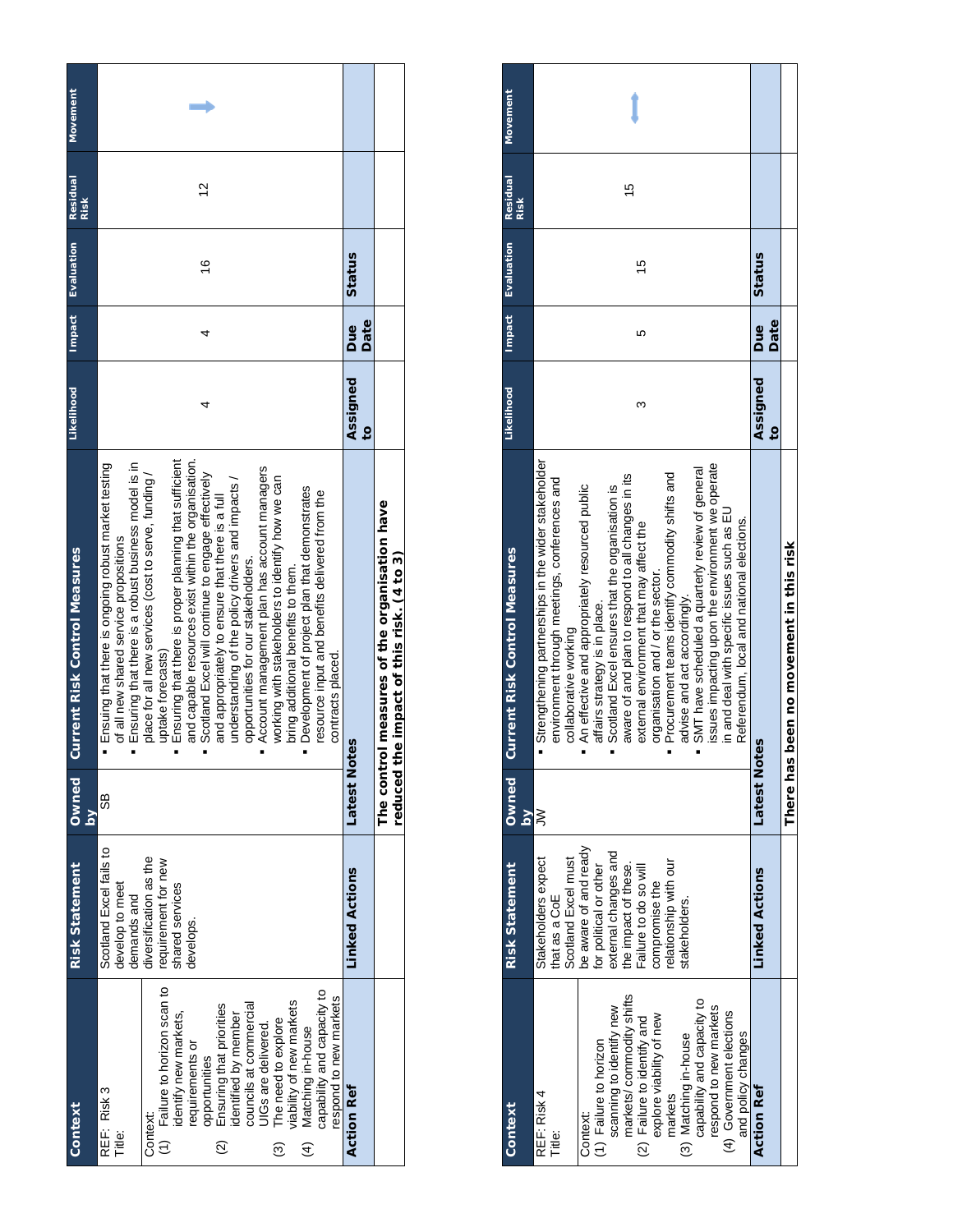| Context                      | <b>Risk Statement</b>    | Owned                   | <b>Current Risk Control Measures</b>                 | <b>Likelihood</b> |            | Impact Evaluation | <b>Residual</b> | Movement |
|------------------------------|--------------------------|-------------------------|------------------------------------------------------|-------------------|------------|-------------------|-----------------|----------|
|                              |                          | $\overline{\mathsf{a}}$ |                                                      |                   |            |                   | <b>Risk</b>     |          |
| REF: Risk 5                  | The failure of a service | 잎                       | Effective risk management is in place at             |                   |            |                   |                 |          |
| Title:                       | provider could have      |                         | development and management of contracts              |                   |            |                   |                 |          |
|                              | significant implications |                         | Robust processes for monitoring the financial        |                   |            |                   |                 |          |
| Context:                     | for service provision    |                         | stability of suppliers is carried out prior to award |                   |            |                   |                 |          |
| (1) Financial (and other)    | within member council    |                         | and throughout the life of a contract                |                   |            |                   |                 |          |
| factors impacting on         | areas.                   |                         | Specific measures to meet the management of          | ∞                 |            | 15                | 15              |          |
| resilience of suppliers      |                          |                         | Social Care contracts and these key areas of risk.   |                   |            |                   |                 |          |
| (2) Negative reputational    |                          |                         | Scotland Excel has a range of measures for           |                   |            |                   |                 |          |
| results across the portfolio |                          |                         | monitoring supplier resilience in addition to the    |                   |            |                   |                 |          |
| from potential breach of     |                          |                         | external financial monitoring tools used.            |                   |            |                   |                 |          |
| contract and / or supplier   |                          |                         | To ensure robust financial evaluation and support    |                   |            |                   |                 |          |
| failure                      |                          |                         | or teams the option to secure external advice for    |                   |            |                   |                 |          |
|                              |                          |                         | review of financials for suppliers is being          |                   |            |                   |                 |          |
|                              |                          |                         | implemented.                                         |                   |            |                   |                 |          |
| <b>Action Ref</b>            | <b>Linked Actions</b>    | Latest<br>Notes         |                                                      | Assigned          | <b>Due</b> | Status            |                 |          |
|                              |                          |                         |                                                      | $\mathbf{S}$      | Date       |                   |                 |          |
|                              |                          |                         | There has been no movement in this risk.             |                   |            |                   |                 |          |
|                              |                          |                         |                                                      |                   |            |                   |                 |          |

| Context                                                                                                    | <b>Risk Statement</b>                                                                                                                                                                                      | <b>Owned</b><br>$\mathsf{S}$ | Current Risk Control Measures                                                                                                                                                                                                                                                                                                                                                                                                                                                                                                                                                                                                                                                                         | Likelihood                 | Impact      | <b>Evaluation</b> | <b>Residual</b><br><b>Risk</b> | <b>Movement</b> |
|------------------------------------------------------------------------------------------------------------|------------------------------------------------------------------------------------------------------------------------------------------------------------------------------------------------------------|------------------------------|-------------------------------------------------------------------------------------------------------------------------------------------------------------------------------------------------------------------------------------------------------------------------------------------------------------------------------------------------------------------------------------------------------------------------------------------------------------------------------------------------------------------------------------------------------------------------------------------------------------------------------------------------------------------------------------------------------|----------------------------|-------------|-------------------|--------------------------------|-----------------|
| (1) Lack of awareness of or<br>input to development of<br>frameworks.<br>REF: Risk 6<br>Context:<br>Title: | engage effectively with<br>Scotland Excel fails to<br>the use of contracts or<br>collaborative activities<br>available to support<br>make information<br>and / or does not<br>stakeholders on<br>services. | $\frac{Q}{L}$                | training in the use of and development of content in<br>intranet to ensure consistency in the methodology.<br>procurement journey and actions from this used to<br>· Promotional materials including guides for buyers<br>and suppliers produced to help ensure informed<br>Quarterly meetings with stakeholders to support<br>Appropriate stakeholders identified through the<br>meetings on spend data including identification<br>• Use of agreed standard form of framework for<br>goods/services/social care and shared via the<br>Feedback is given at quarterly stakeholder<br>where possible of "off contract spend".<br>project manage the process.<br>purchasing decisions.<br>eCataloques. | N                          |             | ∞                 | ∘                              |                 |
| Action Ref                                                                                                 | <b>Linked Actions</b>                                                                                                                                                                                      | Latest<br>Notes              |                                                                                                                                                                                                                                                                                                                                                                                                                                                                                                                                                                                                                                                                                                       | Assigned<br>$\overline{c}$ | Date<br>Due | Status            |                                |                 |
|                                                                                                            |                                                                                                                                                                                                            | reduced th                   | The control measures of the organisation have<br>e impact of this risk. (4 to 3)                                                                                                                                                                                                                                                                                                                                                                                                                                                                                                                                                                                                                      |                            |             |                   |                                |                 |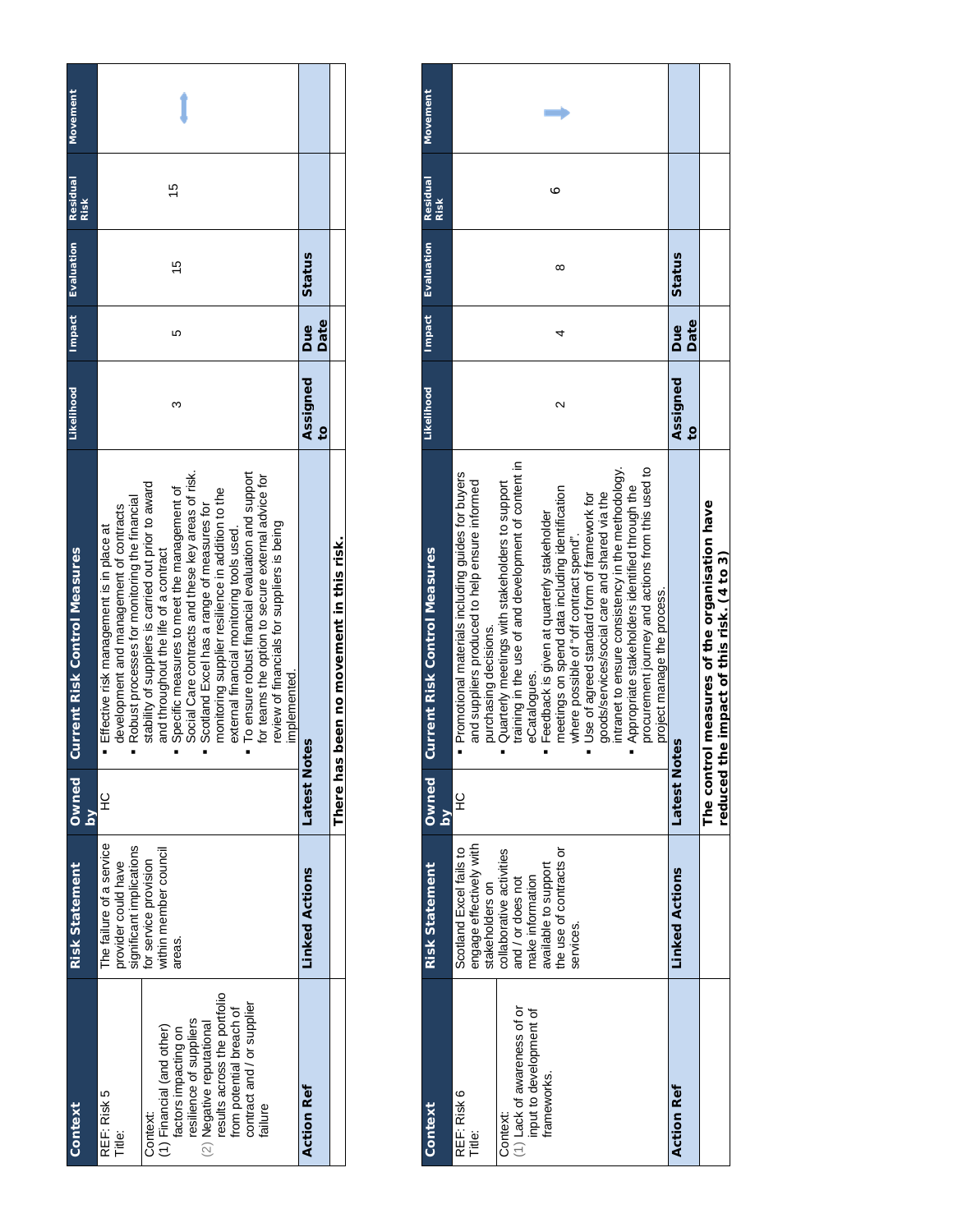| Movement<br>Residual<br>Risk         | ∘                                                                                                                                                                                                                                                                                                                                                                                                                                                                                                                                                                                                                                                                                                                                                                                                                                                                                                                                                                                                                                                                                                                                                                                                 |                            |                                      |
|--------------------------------------|---------------------------------------------------------------------------------------------------------------------------------------------------------------------------------------------------------------------------------------------------------------------------------------------------------------------------------------------------------------------------------------------------------------------------------------------------------------------------------------------------------------------------------------------------------------------------------------------------------------------------------------------------------------------------------------------------------------------------------------------------------------------------------------------------------------------------------------------------------------------------------------------------------------------------------------------------------------------------------------------------------------------------------------------------------------------------------------------------------------------------------------------------------------------------------------------------|----------------------------|--------------------------------------|
| Evaluation                           | ∞                                                                                                                                                                                                                                                                                                                                                                                                                                                                                                                                                                                                                                                                                                                                                                                                                                                                                                                                                                                                                                                                                                                                                                                                 | Status                     |                                      |
| Impact                               | 4                                                                                                                                                                                                                                                                                                                                                                                                                                                                                                                                                                                                                                                                                                                                                                                                                                                                                                                                                                                                                                                                                                                                                                                                 | Date<br>Due                |                                      |
| Likelihood                           | $\sim$                                                                                                                                                                                                                                                                                                                                                                                                                                                                                                                                                                                                                                                                                                                                                                                                                                                                                                                                                                                                                                                                                                                                                                                            | Assigned<br>$\overline{c}$ |                                      |
| <b>Current Risk Control Measures</b> | Scotland Excel has secure accreditation as a Living<br>Marketing actively promote the community benefits<br>suppliers as part of the tender process as a control<br>• Management and reporting of Community Benefits<br>community benefits subsequently delivered will be<br>Engagement with appropriate bodies such as the<br>Anti Slavery legislation has been included and is<br>Elected members receive updates as part of the<br>governance process on the range of community<br>British Association of Supported Employment to<br>The Sustainable procurement strategy is being<br>Community benefit requirements are issued to<br>reviewed as part of our procurement strategy.<br>suppliers at tender stage and a register of the<br>Wage Employer and this will be used to raise<br>implemented which will reflect areas of work<br>awareness with suppliers and stakeholders.<br>Ethical sourcing strategies are provided by<br>in place and being further developed with<br>encourage participation in frameworks.<br>used to assist in future tender scoring.<br>already in use or in development.<br>benefits on frameworks.<br>stakeholders input.<br>in our contracts.<br>measure. |                            | ol measures of the organisation have |
| Owned<br>Σq                          | 잎                                                                                                                                                                                                                                                                                                                                                                                                                                                                                                                                                                                                                                                                                                                                                                                                                                                                                                                                                                                                                                                                                                                                                                                                 | Latest Notes               | The contr                            |
| <b>Risk Statement</b>                | Scotland Excel fails to<br>be an industry leader<br>responsibility with an<br>associated negative<br>in how it addresses<br>impact upon our<br>corporate social<br>key aspects of<br>stakeholders.                                                                                                                                                                                                                                                                                                                                                                                                                                                                                                                                                                                                                                                                                                                                                                                                                                                                                                                                                                                                | <b>Linked Actions</b>      |                                      |
| Context                              | (1) Ensure that where possible<br>community benefits can be<br>products and supplies in<br>the whole supply chain.<br>delivered as part of the<br>(2) Ethical sourcing of<br>contract portfolio.<br>REF: Risk 7<br>Context:<br>Title:                                                                                                                                                                                                                                                                                                                                                                                                                                                                                                                                                                                                                                                                                                                                                                                                                                                                                                                                                             | <b>Action Ref</b>          |                                      |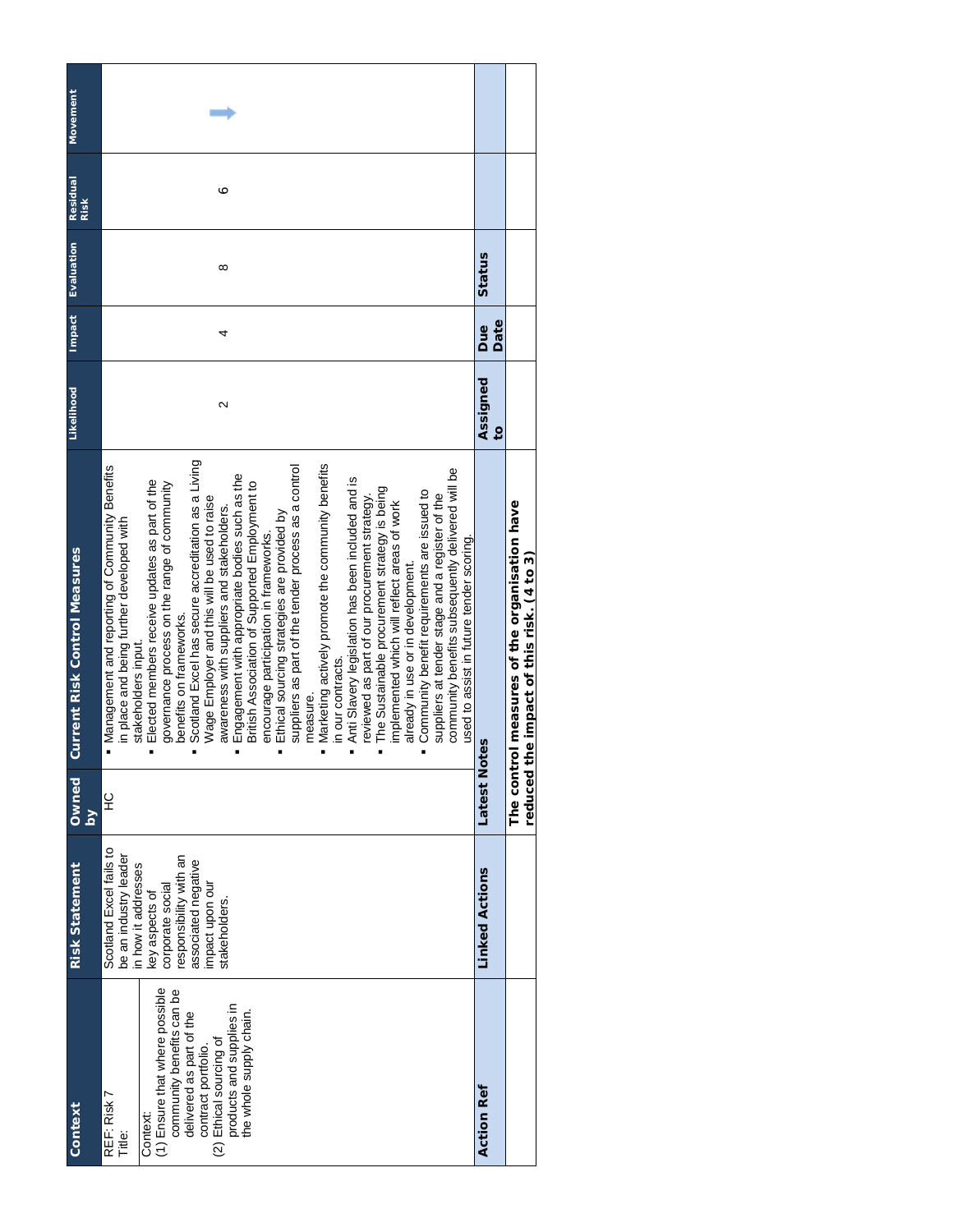| Movement<br><b>Residual</b>          |                         | ∞                                                                                                                                                                                                                                                                                                                                                                                                                                                                                                                                                                                                                                                                                                                                                                                                                                                                                                                                                                                                                                                   |                            |                                                                                |
|--------------------------------------|-------------------------|-----------------------------------------------------------------------------------------------------------------------------------------------------------------------------------------------------------------------------------------------------------------------------------------------------------------------------------------------------------------------------------------------------------------------------------------------------------------------------------------------------------------------------------------------------------------------------------------------------------------------------------------------------------------------------------------------------------------------------------------------------------------------------------------------------------------------------------------------------------------------------------------------------------------------------------------------------------------------------------------------------------------------------------------------------|----------------------------|--------------------------------------------------------------------------------|
| Evaluation                           | <b>Risk</b>             | $\frac{2}{3}$                                                                                                                                                                                                                                                                                                                                                                                                                                                                                                                                                                                                                                                                                                                                                                                                                                                                                                                                                                                                                                       | <b>Status</b>              |                                                                                |
| Impact                               |                         | 4                                                                                                                                                                                                                                                                                                                                                                                                                                                                                                                                                                                                                                                                                                                                                                                                                                                                                                                                                                                                                                                   | Date<br>Due                |                                                                                |
| Likelihood                           |                         | ო                                                                                                                                                                                                                                                                                                                                                                                                                                                                                                                                                                                                                                                                                                                                                                                                                                                                                                                                                                                                                                                   | Assigned<br>$\overline{c}$ |                                                                                |
| <b>Current Risk Control Measures</b> |                         | Wider elected member engagement is taking place,<br>An update of the website has taken place and new<br>Adopting the use of social media as appropriate to<br>Promotional materials including guides for buyers<br>Stakeholder engagement exercise and ranking of<br>Scotland Excel has engaged PR professionals to<br>discussed and reviewed by the SMT as a regular<br>content will be added to ensure stakeholders are<br>CEOMG has been reviewed and with input from<br>engage effectively with stakeholders is currently<br>SOLACE a number of new CEOs have joined.<br>these stakeholders has resulted in a strategy<br>through COSLA and other political meetings.<br>raise awareness of the organisation and the<br>benefits from the contracts that are in place.<br>Regular updates to all stakeholders via the<br>informed and engage with the organisation<br>Regular PR updates and opportunities are<br>quarterly newsletter / magazine.<br>and suppliers produced.<br>effective engagement.<br>being evaluated.<br>agenda item.<br>Ė |                            | rol measures of the organisation have<br>the likelihood of this risk. (3 to 2) |
| Owned                                | $\overline{\mathsf{S}}$ | 9S                                                                                                                                                                                                                                                                                                                                                                                                                                                                                                                                                                                                                                                                                                                                                                                                                                                                                                                                                                                                                                                  | Latest<br>Notes            | The contr<br>reduced                                                           |
| <b>Risk Statement</b>                |                         | proper awareness has<br>procurement provider<br>for members in terms<br>stakeholders through<br>the organisation and<br>a financial impact for<br>Scotland Excel the<br>Failure to make<br>of best value<br>of choice for                                                                                                                                                                                                                                                                                                                                                                                                                                                                                                                                                                                                                                                                                                                                                                                                                           | <b>Linked Actions</b>      |                                                                                |
| Context                              |                         | be accurate and up to date<br>engagement and providing<br>contact for many so must<br>value of the organisation.<br>(1) Website is a first point of<br>them with information on<br>media to promote good<br>stories to promote the<br>(2) More proactive use of<br>success / good news<br>(3) Elected member<br>news stories<br>REF: Risk 8<br>Context:<br>Title:                                                                                                                                                                                                                                                                                                                                                                                                                                                                                                                                                                                                                                                                                   | <b>Action Ref</b>          |                                                                                |

| Movement                             |                                                                                                                                                                                                                                                                                                                                                                                                                                                                                                                                    |                            |                                                                           |
|--------------------------------------|------------------------------------------------------------------------------------------------------------------------------------------------------------------------------------------------------------------------------------------------------------------------------------------------------------------------------------------------------------------------------------------------------------------------------------------------------------------------------------------------------------------------------------|----------------------------|---------------------------------------------------------------------------|
| Residual<br><b>Risk</b>              | တ                                                                                                                                                                                                                                                                                                                                                                                                                                                                                                                                  |                            |                                                                           |
| Evaluation                           | $\frac{2}{3}$                                                                                                                                                                                                                                                                                                                                                                                                                                                                                                                      | Status                     |                                                                           |
| Impact                               |                                                                                                                                                                                                                                                                                                                                                                                                                                                                                                                                    | Date<br>Due                |                                                                           |
| Likelihood                           | ω                                                                                                                                                                                                                                                                                                                                                                                                                                                                                                                                  | Assigned<br>$\overline{c}$ |                                                                           |
| <b>Current Risk Control Measures</b> | New PR support has been secured and this will be<br>Scotland Excel make use of external specialists to<br>Executive team have had media training to ensure<br>used to promote and manage media contacts in a<br>colleagues of any issues which have the potential<br>for negative media interest, and plans are put in<br>effective handling of any issues that may arise.<br>· Procurement teams advise communications<br>supplement in-house resources as required<br>place to deal with these proactively<br>proactive mananer. |                            | ol measures of the organisation have<br>he impact of this risk. (4 to 3): |
| Owned<br>δY                          | 9S                                                                                                                                                                                                                                                                                                                                                                                                                                                                                                                                 | Latest<br>Notes            | The contr<br>reduced <sup>+</sup>                                         |
| <b>Risk Statement</b>                | publicity or a media<br>faced with negative<br>Scotland Excel is<br>compromises the<br>organisation's<br>takeholders<br>crisis which                                                                                                                                                                                                                                                                                                                                                                                               | <b>Linked Actions</b>      |                                                                           |
| Context                              | information kept completely<br>(4)Elected members must be<br>(2) Arrangements for dealing<br>with adverse publicity /<br>up to date reflecting any<br>kept informed if issues<br>media to manage news<br>(3) More proactive use of<br>crisis management<br>(1) Website news and<br>REF: Risk 9<br>issues<br>stories<br>arise.<br>Context:<br>Title:                                                                                                                                                                                | <b>Action Ref</b>          |                                                                           |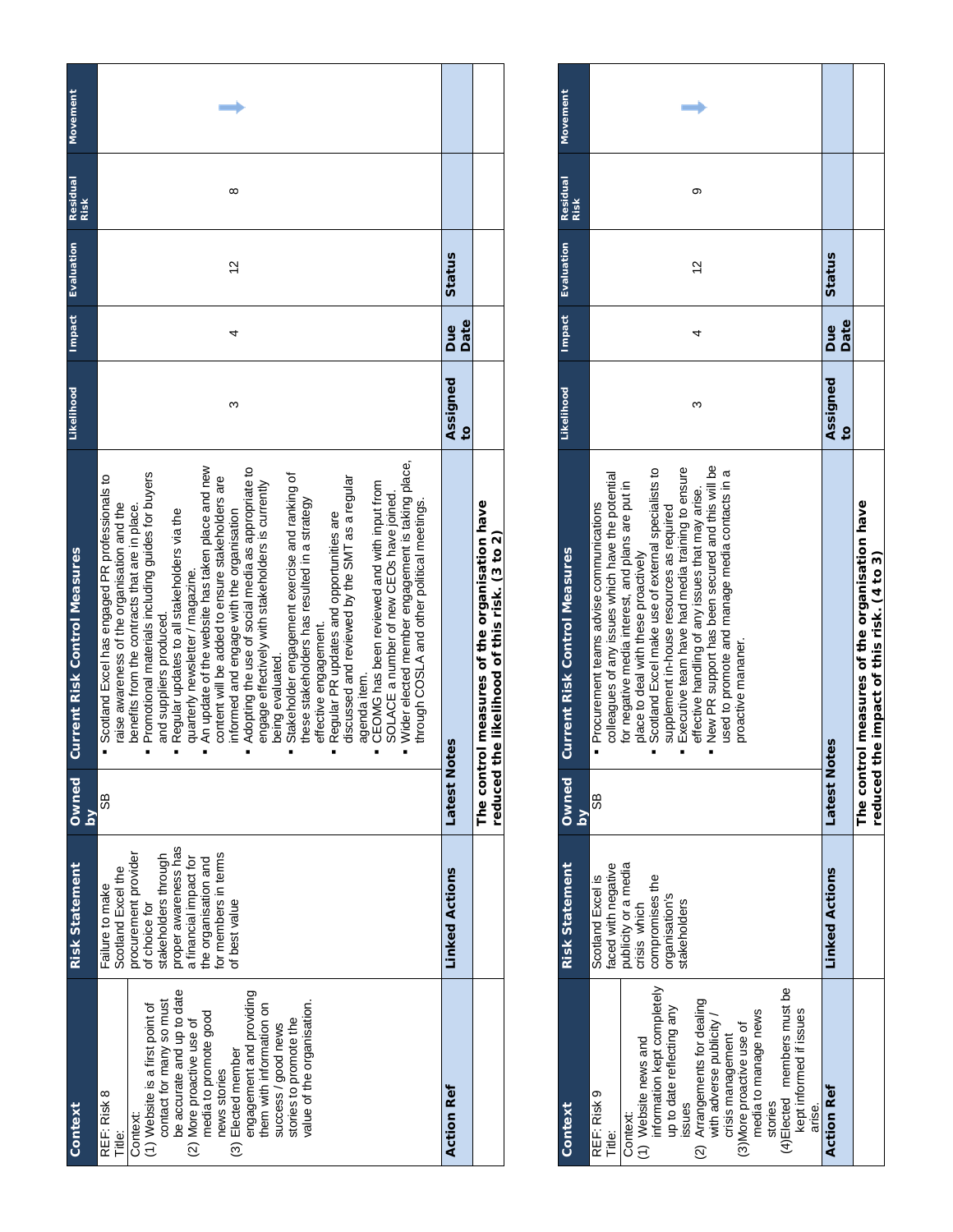| Context                                        | <b>Risk Statement</b>    | <b>Owned</b>        | <b>Current Risk Control Measures</b>                                       | <b>Likelihood</b> | <b>Impact</b> | Evaluation | <b>Residual</b><br><b>Risk</b> | <b>Movement</b> |
|------------------------------------------------|--------------------------|---------------------|----------------------------------------------------------------------------|-------------------|---------------|------------|--------------------------------|-----------------|
|                                                |                          | $\geq$              |                                                                            |                   |               |            |                                |                 |
| REF: Risk 10                                   | Scotland Excel has to    | 잎                   | Contract governance process ensures that                                   |                   |               |            |                                |                 |
| Title:                                         | meet the obligation to   |                     | appropriate steps are taken to drive ethical                               |                   |               |            |                                |                 |
|                                                | deliver on policy        |                     | sourcing within framework agreements.                                      |                   |               |            |                                |                 |
| Context:                                       | objectives for Joint     |                     | Sound supplier management is in place and                                  |                   |               |            |                                |                 |
|                                                | Committee members.       |                     | regular meetings to ensure contractual                                     |                   |               |            |                                |                 |
| (1) Implementation of<br>stakeholder policy in | There is a risk to       |                     | commitments are met.                                                       | Ν                 | ю             | ∞          | ∞                              |                 |
| contracts                                      | predibility and          |                     | End users are clear on options when making                                 |                   |               |            |                                |                 |
| Ethical sourcing of<br>$\frac{1}{2}$           | eputation if this is not |                     | purchasing decisions for example "fair-trade"                              |                   |               |            |                                |                 |
| products and supplies in                       | met.<br>E                |                     | options that are available in contracts.                                   |                   |               |            |                                |                 |
| the whole supply chain.                        |                          |                     | Procurement teams advise communications                                    |                   |               |            |                                |                 |
|                                                |                          |                     | colleagues of any CSR or benefits which have the                           |                   |               |            |                                |                 |
|                                                |                          |                     | potential for a positive media interest, and plans                         |                   |               |            |                                |                 |
|                                                |                          |                     | are put in place to deal with these proactively                            |                   |               |            |                                |                 |
| Action Ref                                     | <b>Linked Actions</b>    | Latest<br>Notes     |                                                                            | Assigned          | Due           | Status     |                                |                 |
|                                                |                          |                     |                                                                            | $\overline{6}$    | Date          |            |                                |                 |
|                                                |                          | The cont<br>reduced | rol measures of the organisation have<br>the impact of this risk. (5 to 4) |                   |               |            |                                |                 |
|                                                |                          |                     |                                                                            |                   |               |            |                                |                 |

| Context                      | <b>Risk Statement</b> | Owned                   | <b>Current Risk Control Measures</b>                                                   | Likelihood     | Impact | Evaluation | <b>Residual</b><br>Risk | <b>Movement</b> |
|------------------------------|-----------------------|-------------------------|----------------------------------------------------------------------------------------|----------------|--------|------------|-------------------------|-----------------|
|                              |                       | $\overline{\mathbf{a}}$ |                                                                                        |                |        |            |                         |                 |
| REF: Risk 11                 | here are a range of   |                         | Financial Sustainability                                                               |                |        |            |                         |                 |
| Title:                       | actors in the         | ξ                       | Identifying new opportunities to provide additional                                    |                |        |            |                         |                 |
|                              | organisation's        |                         | chargeable services based on customer demand                                           |                |        |            |                         |                 |
| Context:                     | business context that |                         | Developing and implementing transparent budget                                         |                |        |            |                         |                 |
| (1) Financial sustainability | if not addressed      |                         | management procedures                                                                  |                |        |            |                         |                 |
| Need to attract resources    | effectively could     |                         |                                                                                        |                |        |            |                         |                 |
| Council budget cuts          | mpact on the longer   |                         | Growth                                                                                 |                |        |            |                         |                 |
| Potential for national       | erm sustainability of |                         | Ongoing robust market testing of all new shared                                        |                |        |            |                         |                 |
| organisations / local        | Scotland Excel        |                         | service propositions                                                                   |                | 5      | 20         | 10                      |                 |
| government withdrawing       |                       |                         | Ensure ongoing robust business model is in place                                       |                |        |            |                         |                 |
| support                      |                       |                         | for all new services (cost to serve, funding/uptake                                    |                |        |            |                         |                 |
|                              |                       |                         | forecasts)                                                                             |                |        |            |                         |                 |
|                              |                       |                         | The organisation has developed a number of                                             |                |        |            |                         |                 |
|                              |                       |                         | projects to offer new services which will greatly                                      |                |        |            |                         |                 |
|                              |                       |                         | increase the benefits to stakeholders.                                                 |                |        |            |                         |                 |
|                              |                       |                         |                                                                                        |                |        |            |                         |                 |
| <b>Action Ref</b>            | <b>Linked Actions</b> | Latest<br>No            | ites                                                                                   | Assigned       | Due    | Status     |                         |                 |
|                              |                       |                         |                                                                                        | $\overline{c}$ | Date   |            |                         |                 |
|                              |                       | reduced                 | The control measures of the organisation have<br>the likelihood of this risk. (4 to 3) |                |        |            |                         |                 |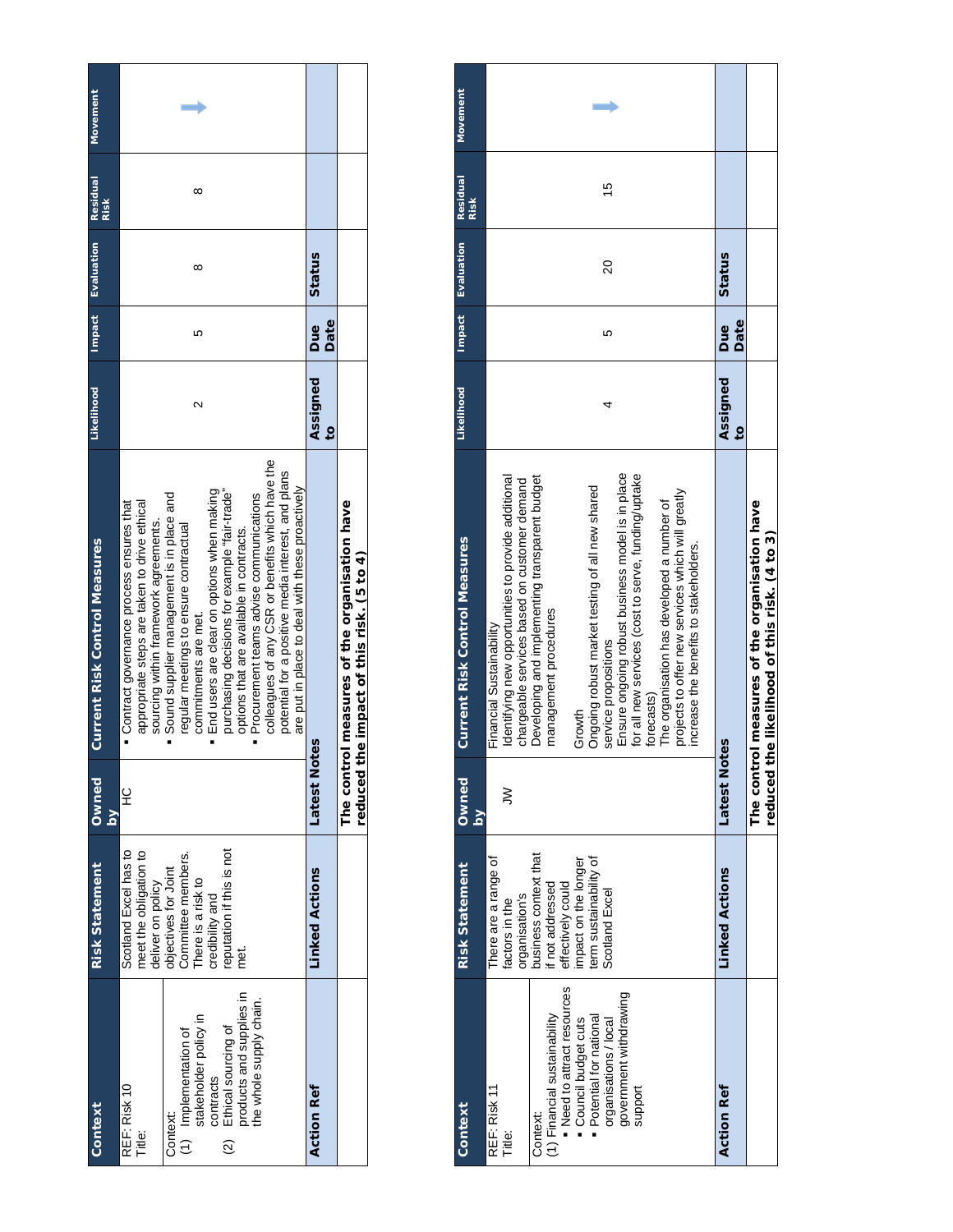| Context                                        | <b>Risk Statement</b>   | <b>DenwO</b>    | <b>Current Risk Control Measures</b>               | Likelihood     |      | Impact Evaluation | <b>Residual</b> | <b>Movement</b> |
|------------------------------------------------|-------------------------|-----------------|----------------------------------------------------|----------------|------|-------------------|-----------------|-----------------|
|                                                |                         | $\mathsf{S}$    |                                                    |                |      |                   | Risk            |                 |
| REF: Risk 12                                   | Scotland Excel          | $\gtrless$      | Organisational development strategy is being       |                |      |                   |                 |                 |
| Title:                                         | encounters problems     |                 | created as part of the transformation programme    |                |      |                   |                 |                 |
|                                                | in recruiting and       |                 | Opportunity to formalise our new talent            |                |      |                   |                 |                 |
| Context:                                       | etaining staff of       |                 | development activities into three year rolling     |                |      |                   |                 |                 |
| (1) Demand in the market for                   | suitable skill, quality |                 | strategy                                           |                |      |                   |                 |                 |
| Procurement staff makes                        | and experience to       |                 | Refresh of employer branding and implementation    |                |      |                   |                 |                 |
|                                                | meet the agreed         |                 | of social media based recruitment advertising has  |                |      |                   |                 |                 |
| recruiting and retaining<br>staff problematic. | contract delivery       |                 | been used to engage with a wider audience of       |                |      |                   |                 |                 |
| (2) Lack of flexibility in pay                 | schedule.               |                 | potential staff.                                   | 4              | Ю    | 20                | 10              |                 |
| structures due to tie in with                  |                         |                 | There is an ongoing review of the organisation's   |                |      |                   |                 |                 |
| Renfrewshire Council                           |                         |                 | recruitment strategy to ensure that any changes in |                |      |                   |                 |                 |
| makes retaining staff                          |                         |                 | the market are addressed                           |                |      |                   |                 |                 |
| problematic.                                   |                         |                 |                                                    |                |      |                   |                 |                 |
| (3) Perception of procurement                  |                         |                 |                                                    |                |      |                   |                 |                 |
| staff as lacking experience                    |                         |                 |                                                    |                |      |                   |                 |                 |
| creates lack of confidence                     |                         |                 |                                                    |                |      |                   |                 |                 |
| amongst our stakeholders                       |                         |                 |                                                    |                |      |                   |                 |                 |
| <b>Action Ref</b>                              | Linked Actions          | Latest<br>Notes |                                                    | Assigned       | Due  | Status            |                 |                 |
|                                                |                         |                 |                                                    | $\overline{c}$ | Date |                   |                 |                 |
|                                                |                         |                 | The control measures of the organisation have      |                |      |                   |                 |                 |
|                                                |                         | reduced         | the likelihood of this risk. (4 to 3)              |                |      |                   |                 |                 |

| Context                                                                                                                                                                                                                                                                                                                                                      | <b>Risk Statement</b>                                                                                                                                           | <b>Owned</b><br>$\overline{\mathbf{a}}$ | <b>Current Risk Control Measures</b>                                                                                                                                                                                                                                                                                                                                                                                                                                         | Likelihood                 | <b>Impact</b> | Evaluation    | Residual<br>Risk | Movement |
|--------------------------------------------------------------------------------------------------------------------------------------------------------------------------------------------------------------------------------------------------------------------------------------------------------------------------------------------------------------|-----------------------------------------------------------------------------------------------------------------------------------------------------------------|-----------------------------------------|------------------------------------------------------------------------------------------------------------------------------------------------------------------------------------------------------------------------------------------------------------------------------------------------------------------------------------------------------------------------------------------------------------------------------------------------------------------------------|----------------------------|---------------|---------------|------------------|----------|
| directed support legislation<br>(5) Horizon scanning for future<br>Community Empowerment<br>(4) Personalisation and self<br>(2) Changes to EU and UK<br>procurement legislation<br>1) Procurement Reform<br>(3) Consultation on the<br>legislative changes<br>(individual choice)<br>(Scotland) Bill<br>(Scotland)Bill<br>REF: Risk 13<br>Context:<br>Title: | stakeholders creating<br>-egislative changes<br>organisation and its<br>can impact on the<br>challenges for the<br>organisation to<br>espond to and<br>address. | 잎                                       | professional groups to manage service development<br>Ongoing cross sector working to encourage sharing<br>of best practice and reduction of duplication where<br>Working in partnership with key industry / service /<br>Active participation in various groups and boards<br>Regular attendance for key staff at appropriate<br>and delivery in line with legislative changes.<br>influencing policy and direction of travel.<br>training and policy seminars.<br>possible. | 3                          |               | $\frac{2}{3}$ | 5                |          |
| <b>Action Ref</b>                                                                                                                                                                                                                                                                                                                                            | <b>Linked Actions</b>                                                                                                                                           | <b>Latest Notes</b>                     |                                                                                                                                                                                                                                                                                                                                                                                                                                                                              | Assigned<br>$\overline{c}$ | Date<br>Due   | Status        |                  |          |
|                                                                                                                                                                                                                                                                                                                                                              |                                                                                                                                                                 | There has                               | been no movement in this risk.                                                                                                                                                                                                                                                                                                                                                                                                                                               |                            |               |               |                  |          |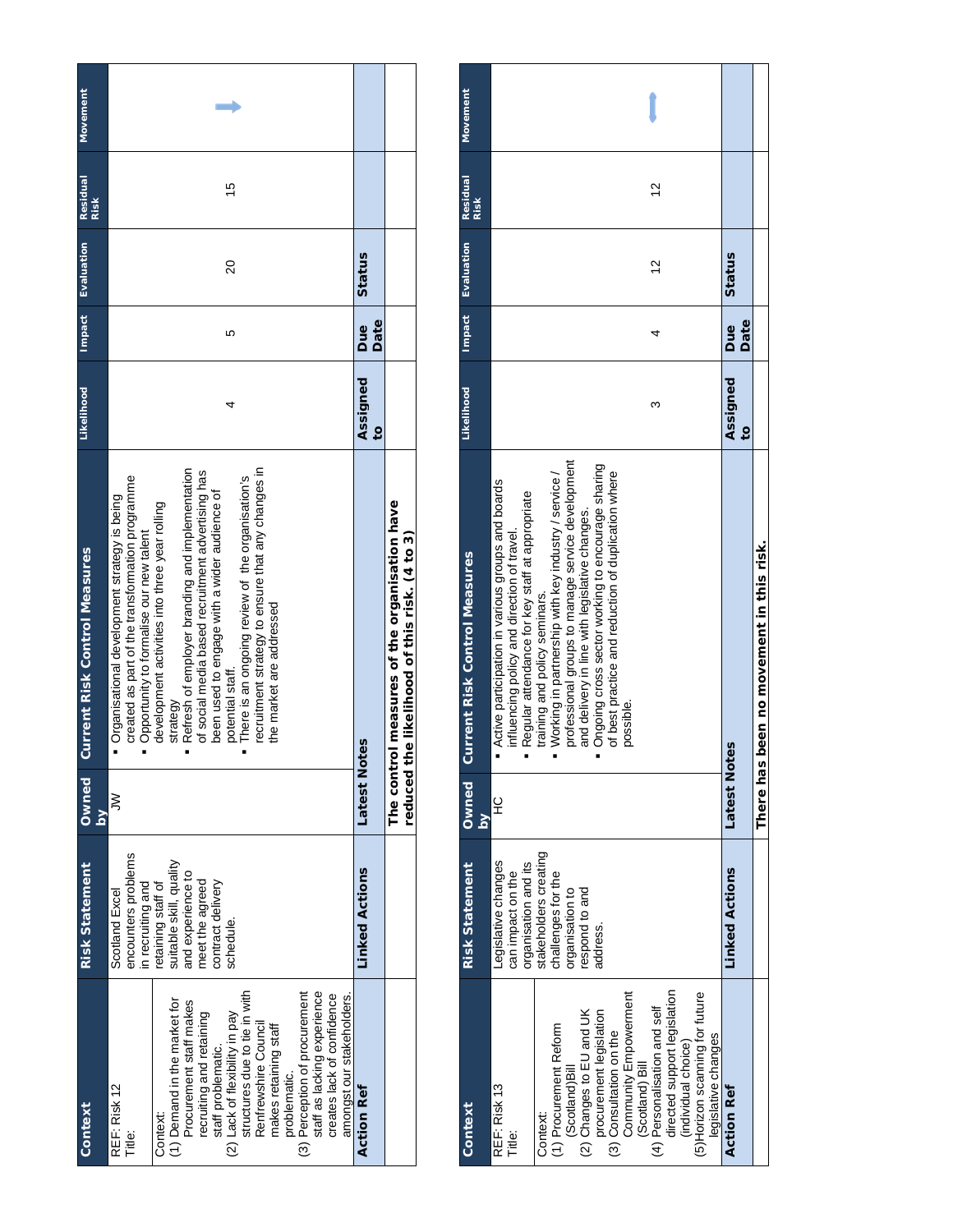| Context                                                                                                                                                         | <b>Risk Statement</b>                                                                                                                                                                                       | Owned<br>$\geq$ | <b>Current Risk Control Measures</b>                                                                                                                                                                                                                                                    | Likelihood                 |             | Impact Evaluation | <b>Residual</b><br><b>Risk</b> | <b>Movement</b> |
|-----------------------------------------------------------------------------------------------------------------------------------------------------------------|-------------------------------------------------------------------------------------------------------------------------------------------------------------------------------------------------------------|-----------------|-----------------------------------------------------------------------------------------------------------------------------------------------------------------------------------------------------------------------------------------------------------------------------------------|----------------------------|-------------|-------------------|--------------------------------|-----------------|
| (1) Loss of staff (many staff or<br>(2) Loss of facilities<br>(3) Loss of systems<br>key individuals)<br>(4) Loss of data<br>REF: Risk 14<br>Context:<br>Title: | service disruption with<br>prepare for a range of<br>then there is a risk of<br>Scotland Excel does<br>associated impact to<br>scenarios to ensure<br>business continuity<br>not adequately<br>stakeholders | 88              | options for working off site to facilitate maintenance<br>Full review of IT services carried out to ensure that<br>together with Horizon scanning with the Senior<br>• There is regular Scenario planning carried out<br>of service delivery and business continuity<br>Management Team |                            | ю           | 20                | 10                             |                 |
| <b>Action Ref</b>                                                                                                                                               | <b>Linked Actions</b>                                                                                                                                                                                       | Latest<br>Notes |                                                                                                                                                                                                                                                                                         | Assigned<br>$\overline{0}$ | Date<br>Due | Status            |                                |                 |
|                                                                                                                                                                 |                                                                                                                                                                                                             | reduced         | The control measures of the organisation have<br>the likelihood of this risk. (4 to 3)                                                                                                                                                                                                  |                            |             |                   |                                |                 |

| Context                                                                                                                                                                                                                                                                                                                                                                      | <b>Risk Statement</b>                                                                                                                | <b>Owned</b> | Current Risk Control Measures                                                                                                                                                                                                                                                                                                                                                                                                                                                                                                                                                                                                     | <b>Likelihood</b>          | <b>Impact</b> | Evaluation | Residual | Movement |
|------------------------------------------------------------------------------------------------------------------------------------------------------------------------------------------------------------------------------------------------------------------------------------------------------------------------------------------------------------------------------|--------------------------------------------------------------------------------------------------------------------------------------|--------------|-----------------------------------------------------------------------------------------------------------------------------------------------------------------------------------------------------------------------------------------------------------------------------------------------------------------------------------------------------------------------------------------------------------------------------------------------------------------------------------------------------------------------------------------------------------------------------------------------------------------------------------|----------------------------|---------------|------------|----------|----------|
|                                                                                                                                                                                                                                                                                                                                                                              |                                                                                                                                      | $\geq$       |                                                                                                                                                                                                                                                                                                                                                                                                                                                                                                                                                                                                                                   |                            |               |            | Risk     |          |
| quantity and implications<br>for procurement will<br>upon the future direction<br>Changes in make-up of<br>Joint Committee impact<br>elections will impact on<br>Brexit is an unknown<br>committee meetings<br>potentially delaying<br>of the organisation.<br>1. Local government<br>create uncertainty<br>contract award.<br>REF: Risk 15<br>Context:<br>Title:<br>Ñ۰<br>က | emphasis of its future<br>Scotland Excel and<br>impacts upon the<br>may change the<br>Political change<br>governance of<br>delivery. |              | Horizon scanning highlights potential changes in the<br>prepared and supporting succession planning with<br>may be changes in Joint Committee members. To<br>Briefings given on the possible impact of Brexit to<br>After the May Local Government elections there<br>Government and Improvement Service shared<br>political agenda that may impact upon future<br>across the Senior Management team on the<br>address this, an information pack has been<br>frameworks allowing time to address these.<br>Briefing papers prepared by the Scottish<br>current members is underway.<br>implications of Brexit<br>elected members. | 5                          | LO            | 25         | 20       |          |
| <b>Action Ref</b>                                                                                                                                                                                                                                                                                                                                                            | <b>Linked Actions</b>                                                                                                                | Latest Not   | es                                                                                                                                                                                                                                                                                                                                                                                                                                                                                                                                                                                                                                | Assigned<br>$\overline{c}$ | Date<br>Due   | Status     |          |          |
|                                                                                                                                                                                                                                                                                                                                                                              |                                                                                                                                      | reduced tl   | The control measures of the organisation have<br>he impact of this risk. (5 to 4)                                                                                                                                                                                                                                                                                                                                                                                                                                                                                                                                                 |                            |               |            |          |          |